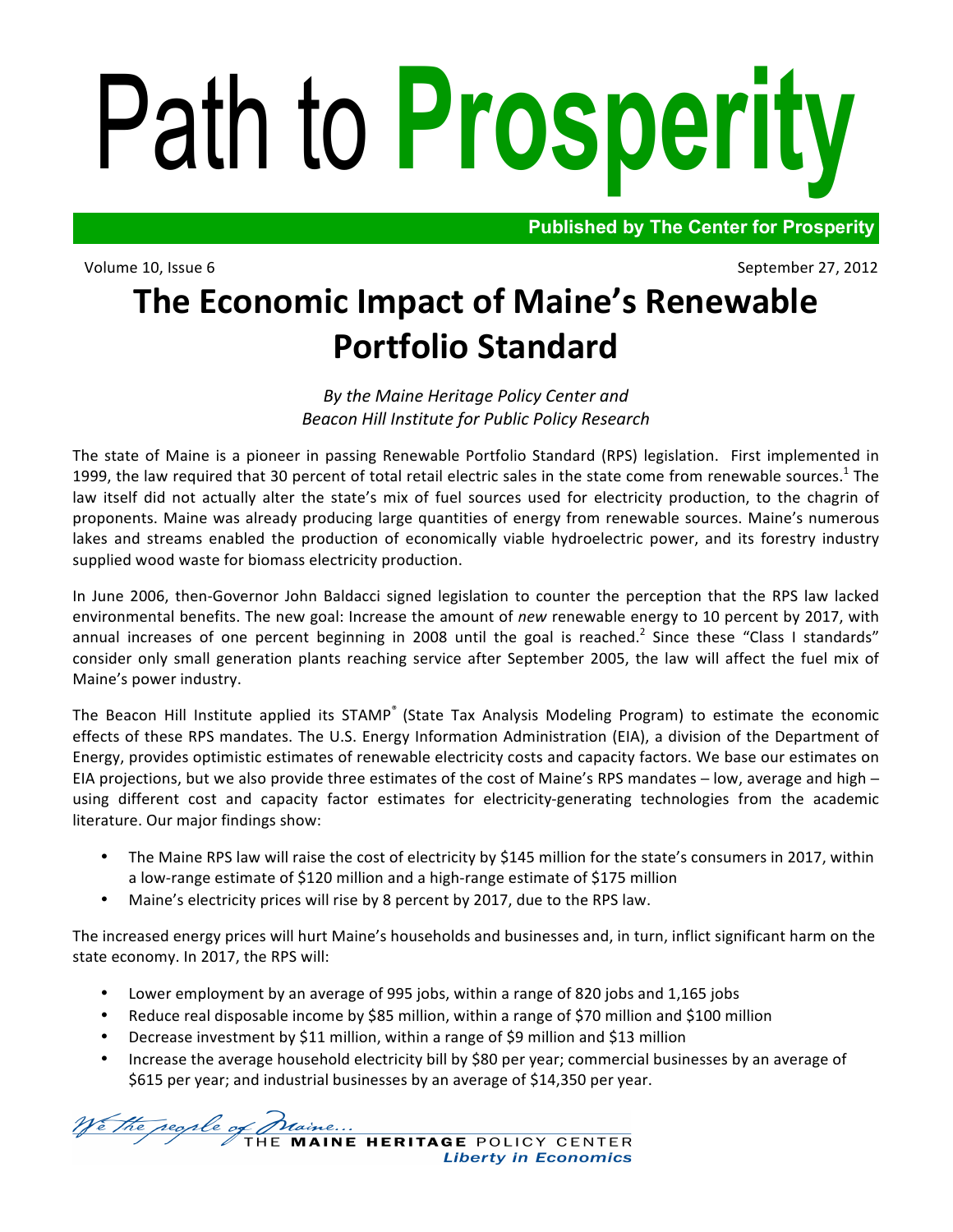#### **Introduction**

Maine has two different sets of Renewable Portfolio Standard (RPS) laws. The first went into effect in 1999 and, in effect, codified the existing 30 percent of retail energy derived from renewable sources. Maine's abundant natural resources provided ample and cost-effective resources to produce renewable electricity.<sup>3</sup> Many small and efficient hydroelectric plants produced low cost energy at the same time electric utilities burned wood waste and other biomass byproducts. The 30 percent mandate had minor, if any, effect on the energy market in Maine.

The second, more recent RPS law, commonly referred to as the Class I standards, does not mandate a share of total production for renewables, like many state RPS laws. Instead, the law mandates that from 2017 onward, at least 10 percent of total retail electricity sales must be generated from *new* renewable sources.<sup>4</sup> The law requires that beginning in 2008 at least one percent of electricity must be from renewable generation plants reaching service after September 2005, increasing one percent each year until 2017.

Another component of the law – the use of Generation Information Systems certificates (GIS) – could help defray costs. GISs are similar to Renewable Energy Credits (REC), which account for production of renewable energy and are equivalent to one kilowatt hour of renewable production. RECs are tradable commodities that are certified to represent a unit of production of renewable energy. The GISs may only be banked for one year, so the actual cost effect will be minimal in subsequent years if electric utilities fail to exceed the mandate for the previous year.

By producing more renewable energy than required by the law, energy suppliers could bank credits to reduce future requirements. However, the Energy Information Administration (EIA) projections made prior to the law show a baseline scenario in which renewable electricity generations will fall below RPS minimums. Therefore, it is unlikely that producers will supply excess renewable energy to trigger significant banking. All renewable energy produced will go toward the requirement that year, not banked for future consumption. For this reason, we assume that the GIS certificates will have no effect on overall price of production.

Additionally, the law implements an Alternative Compliance Payment (ACP) that Utilities can pay instead of producing renewable energy. The ACP rate grows at the speed of inflation, and is currently set at \$62.10 per MWh.<sup>5</sup> Historically the ACP has not played much part in meeting the RPS for any utilities. The amount of money spent on ACPs has declined from \$690,000 in 2008 to \$20,000, or 0.3 percent of compliance costs, in 2010.<sup>6</sup> To calculate the true cost of the RPS law, we assume that the ACP will continue to play an insignificant role.

Since renewable energy generally costs more than conventional energy, many have voiced concerns about higher electric rates. A wide variety of cost estimates exists for renewable electricity sources. The EIA provides estimates for the cost of conventional and renewable electricity generating technologies. However, the EIA's assumptions are optimistic regarding the cost and capacity of renewable electricity generating sources to produce reliable energy.

A review of the literature shows that in most cases the EIA's projected costs can be found at the low end of the range of estimates, while the EIA's capacity factor for wind to be at the high end of the range. The EIA does not take into account the actual experience of existing renewable electricity power plants. Therefore we provide three estimates of the cost of Maine's RPS mandate: low, average and high, using different cost and capacity factor estimates for electricity-generating technologies from the academic literature.

Governments enact RPS policies because most sources of renewable electricity generation are less efficient and thus more costly than conventional sources of generation. The RPS policy forces utilities to buy electricity from

We the people of Praine...<br>THE MAINE HERITAGE POLICY CENTER **Liberty in Economics**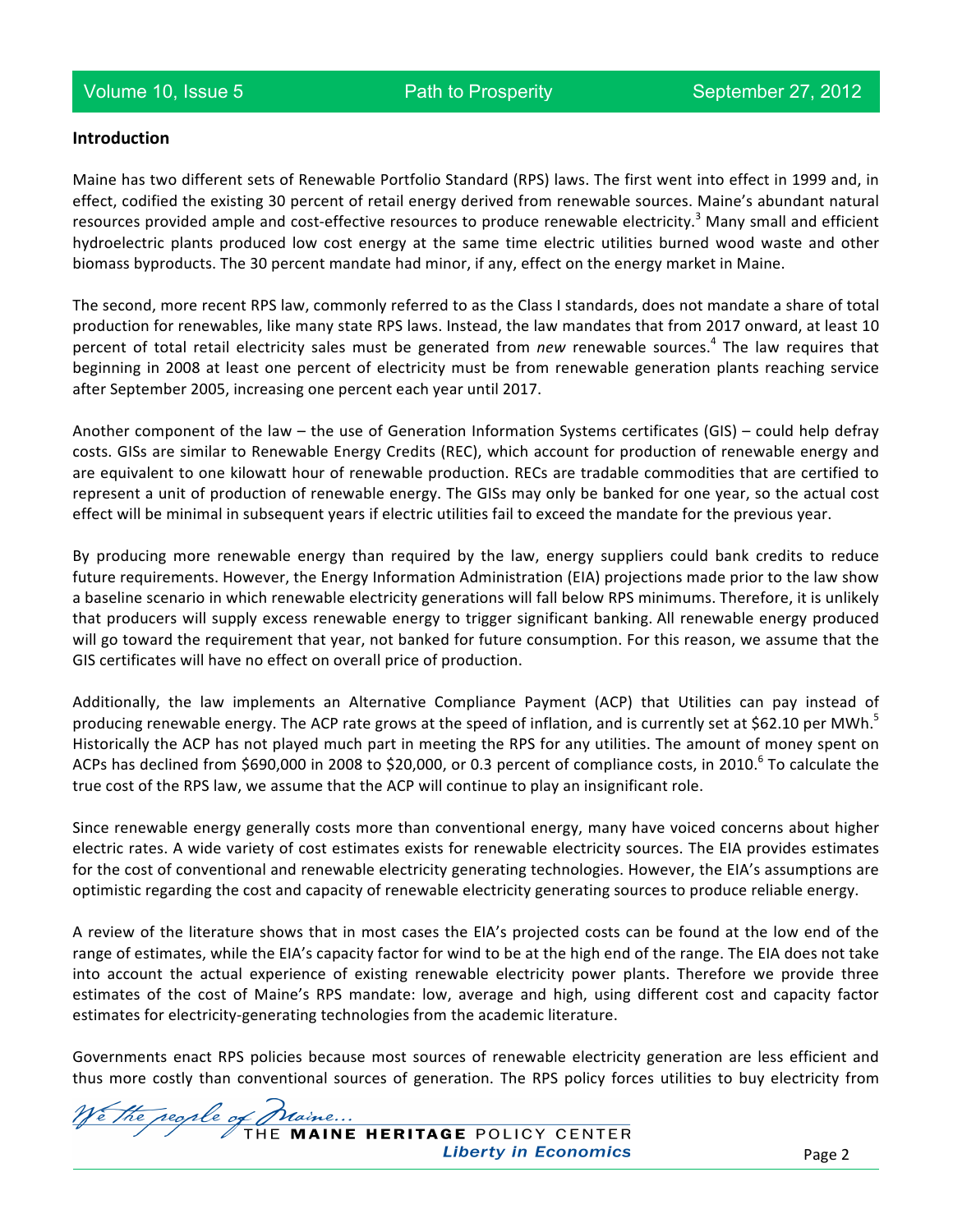renewable sources and thus guarantees a market for them. These higher costs are passed on to electricity consumers, including residential, commercial and industrial customers.

Increases in electricity costs are known to have a profound negative effect on the economy – not unlike taxes – as prosperity and economic growth are dependent upon access to reliable and affordable energy. Since electricity is an essential commodity, consumers will have limited opportunity to avoid these costs. For the poorest members of society, these energy taxes will compete directly with essential purchases in the household budget, such as food, transportation and shelter.

The Maine Heritage Policy Center and The Beacon Hill Institute at Suffolk University (BHI) estimates the costs of this RPS law and its impact on the state's economy. To that end, BHI applied its STAMP® (State Tax Analysis Modeling Program) to estimate the economic effects of the state RPS mandate.<sup>7</sup>

#### **Estimates and Results**

We estimate of the effects of Maine's Class I RPS mandate using low, average and high cost scenarios of both renewable and conventional generation technologies. Each estimate represents the change that will take place in the indicated variable against the counterfactual assumption, or baseline, that the Class I mandate would not be in place. The Appendix contains details of our methodology. Table 1 displays the cost estimates and economic impact of the current RPS mandate in 2017, compared to a baseline.

| Table 1: The Cost of the RPS Mandate on Maine (2012 \$) |        |         |          |  |  |  |  |
|---------------------------------------------------------|--------|---------|----------|--|--|--|--|
| <b>Costs Estimates</b>                                  | Low    | Average | High     |  |  |  |  |
| Total Net Cost in 2017 $(5 \text{ m})$                  | 120    | 145     | 175      |  |  |  |  |
| Total net cost 2012-2017 (\$ m)                         | 535    | 655     | 775      |  |  |  |  |
| Electricity Price Increase in 2020 (cents per kWh)      | 1.01   | 1.24    | 1.46     |  |  |  |  |
| Percentage Increase (%)                                 | 6.6    | 8.0     | 9.5      |  |  |  |  |
| <b>Economic Indicators</b>                              |        |         |          |  |  |  |  |
| Total Employment (jobs)                                 | $-820$ | -995    | $-1,165$ |  |  |  |  |
| Investment $(\xi m)$                                    | -9     | $-11$   | $-13$    |  |  |  |  |
| Real Disposable Income (\$ m)                           | $-70$  | -85     | $-100$   |  |  |  |  |

The current RPS will impose costs of \$145 million in 2017, within a range of \$120 million and \$175 million. Over the entire period between 2012 and 2017, the RPS will cost Maine \$655 million within a range of \$535 million and \$775 million. As a result, the RPS mandate would increase electricity prices by 1.24 cents per kilowatt hour (kWh) or by 8 percent, within a range of 1.01 cents per kWh, or by 6.6 percent, and 1.46 cents per kWh, or by 9.5 percent.<sup>8</sup>

The STAMP model simulation indicates that, upon full implementation, the electricity price increases due to the RPS law will negatively affect the Maine economy. The state's ratepayers will face higher electricity prices that will increase their costs, which will in turn put downward pressure on household and business income. By 2017 the Maine economy will shed 995 jobs, within a range of estimates of 820 and 1,165 jobs.

We the people of Plaine...<br>THE MAINE HERITAGE POLICY CENTER **Liberty in Economics**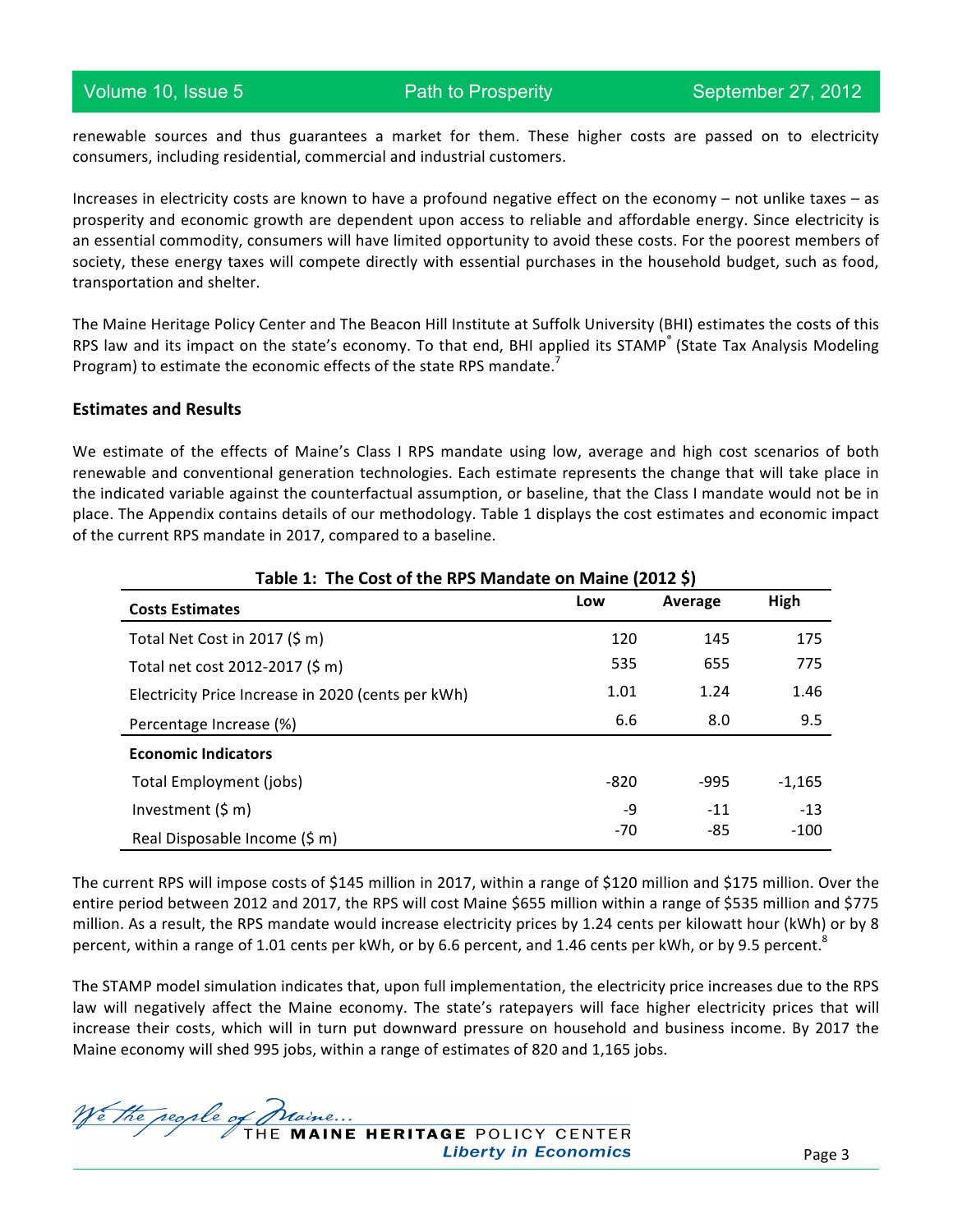The job losses and price increases will reduce real incomes as firms, households and governments spend more of their budgets on electricity and less on other items, such as home goods and services. In 2017, real disposable income will fall by an average of \$85 million, between \$70 million and \$100 million under the low and high cost scenarios respectively. Furthermore, net investment will fall by \$11 million, within a range of \$9 million and \$13 million.

Table 2 shows how the RPS mandate affects the annual electricity bills of households and businesses in Maine. In 2017, the RPS will cost families an average of \$85 per year; commercial businesses \$615 per year; and industrial businesses \$14,350 per year. Between 2012 and 2017, the average residential consumer can expect to pay \$365 more for electricity, while a commercial ratepayer would pay \$2,715 more and the typical industrial user would pay \$63,305 more.

| Table 2: Annual Effects of RPS on Electricity Ratepayers (2012 \$) |                              |        |        |  |  |  |  |  |  |
|--------------------------------------------------------------------|------------------------------|--------|--------|--|--|--|--|--|--|
|                                                                    | <b>Medium</b><br>High<br>Low |        |        |  |  |  |  |  |  |
| <b>Cost in 2017</b>                                                |                              |        |        |  |  |  |  |  |  |
| Residential Ratepayer (\$)                                         | 70                           | 85     | 100    |  |  |  |  |  |  |
| Commercial Ratepayer (\$)                                          | 505                          | 615    | 725    |  |  |  |  |  |  |
| Industrial Ratepayer (\$)                                          | 11,745                       | 14,350 | 16,955 |  |  |  |  |  |  |
| Total over period (2012-2017)                                      |                              |        |        |  |  |  |  |  |  |
| Residential Ratepayer (\$)                                         | 300                          | 365    | 430    |  |  |  |  |  |  |
| Commercial Ratepayer (\$)                                          | 2,220                        | 2,715  | 3,205  |  |  |  |  |  |  |
| Industrial Ratepayer (\$)                                          | 51,765                       | 63,305 | 74,845 |  |  |  |  |  |  |

#### **Emissions: Life Cycle Analysis**

One could justify the higher electricity costs if the environmental benefits  $-$  in terms of reduced greenhouse gases (GHG) and other emissions – outweighed the costs. In the previous sections we calculated and displayed the costs and economic effects to require more renewable energy in the state of Maine. The following section conducts a Life Cycle Analysis (LCA) of renewable energy and the total effect that the state Class I RPS law is likely to have on Maine's emissions.

The burning of fossil fuels to generate electricity produces emission of gases as waste, such as carbon dioxide  $(CO_2)$ , sulfur oxides  $(SO_x)$  and nitrogen oxides  $(NO_x)$ . These gases are found to negatively affect human respiratory health and the environment (SO<sub>x</sub> and NO<sub>x</sub>) or said to contribute to global warming (NO<sub>x</sub> andCO<sub>2</sub>).

Many proponents of renewable energy, such as wind power, solar power and municipal solid waste (MSW) justify the higher electricity prices, and the negative economic effects that follow, based on the claim that these sources produce no emissions (see examples below). But this is misleading. The fuel that powers these services -- such as the sun and wind – create no emissions. However, the process of construction, operation and decommissioning of renewable power plants does create emissions. This begs the question: Is this renewable energy production as environmentally friendly as some proponents claim?

"Harnessing the wind is one of the cleanest, most sustainable ways to generate electricity. Wind power produces no toxic emissions and none of the heat trapping emissions that contribute to global warming."<sup>9</sup>

We the people of Praine...<br>THE MAINE HERITAGE POLICY CENTER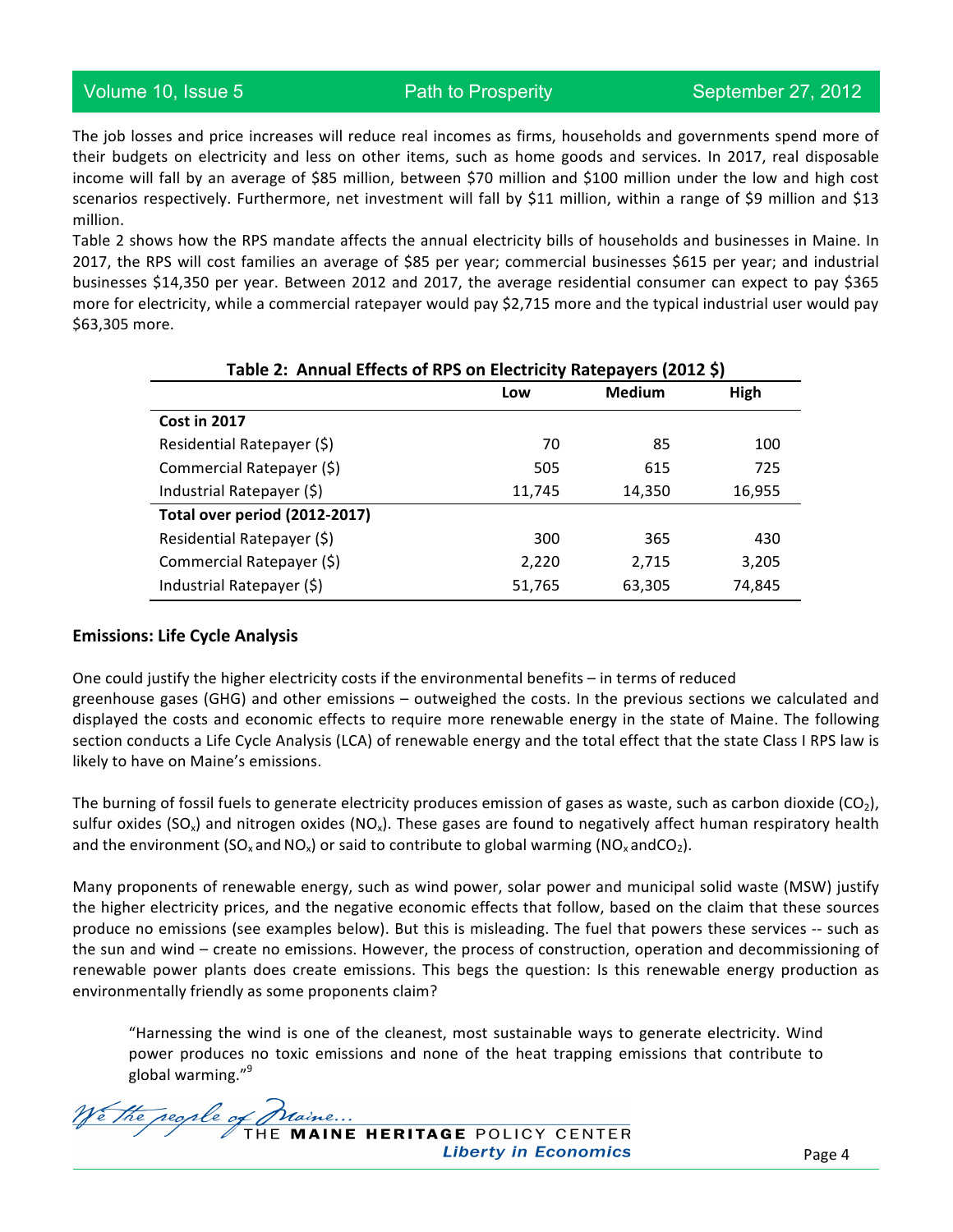"Wind turbines harness air currents and convert them to emissions-free power." $^{10}$ *~Union of Concerned Scientists*

"As far as pollution...Zip, Zilch, Nada... etc. Carbon dioxide pollution isn't in the vocabulary of solar energy. No emissions, greenhouse gases, etc."<sup>11</sup> *~Let's Be Grid Free. Solar Energy Facts*

The affirmative argument is usually based on the environmental effects of the operational phase of the renewable source (that will produce electricity with no consumption of fossil fuel and no emissions) excluding the whole manufacturing phase (from the extraction to the erection of the turbine or solar panel, including the production processes and all the transportation needs) and the decommission phase. LCA provides a framework to provide a more complete answer the question.

LCA is a "cradle-to-grave" approach for assessing industrial systems. LCA begins with the gathering of raw materials from the earth to create the product and ends at the point when all materials are returned to the earth. By including the impacts throughout the product life cycle, LCA provides a comprehensive view of the environmental aspects of the product or process and a more accurate picture of the true environmental trade-offs in product and process selection. Table 3 displays LCA results for conventional and renewable sources.

| Phase                       | Emission        | Coal     | Gas    | Wind | Nuclear | Solar | <b>Biomass</b> |
|-----------------------------|-----------------|----------|--------|------|---------|-------|----------------|
| Construction and            | CO <sub>2</sub> | 2.59     | 2.20   | 6.84 | 2.65    | 31.14 | 0.61           |
| Decommission                | NO <sub>x</sub> | 0.01     | 0.01   | 0.06 | 0.00    | 0.12  | 0.00           |
|                             | SO <sub>x</sub> | 0.06     | 0.05   | 0.02 | 0.00    | 0.14  | 0.00           |
|                             | CO <sub>2</sub> | 1,022.00 | 437.80 | 0.39 | 1.84    | 0.27  | 58.60          |
| Production and<br>Operation | NO <sub>x</sub> | 3.35     | 0.56   | 0.00 | 0.00    | 0.02  | 5.34           |
|                             | SO <sub>x</sub> | 6.70     | 0.27   | 0.00 | 0.01    | 0.00  | 2.40           |
|                             | CO <sub>2</sub> | 1,024.59 | 440.00 | 7.23 | 4.49    | 31.42 | 59.21          |
| Total                       | SO <sub>x</sub> | 3.36     | 0.57   | 0.06 | 0.01    | 0.14  | 5.34           |
|                             | NO <sub>x</sub> | 6.76     | 0.32   | 0.02 | 0.01    | 0.14  | 2.40           |

#### **Table 3: Emissions by Source of Electricity Generation (Grams/kWh)**

Coal and gas produce significantly more emissions of all three gases than all the other technologies. Nuclear and wind produce the least emissions of the nonconventional types, with solar and biomass significantly higher due to construction and decommission for solar and production and operations for biomass. However, the construction and decommission phases of wind and solar produce non trivial levels of emissions, with solar several factors higher than the others. Nevertheless, LCA analysis shows that wind, nuclear, solar and biomass produce significantly less emissions than coal and gas.

However, this LCA analysis is incomplete. The analysis shows that wind and solar technologies derive benefits from their ability to produce electricity with no consumption of fossil fuels and subsequent pollution without adequately addressing the intermittency of these technologies. These intermittent technologies cannot be dispatched at will and, as a result, require reliable back-up generation running – idling – in order to keep the voltage of the electricity grid in equilibrium. For example if the wind ceases, or blows too hard (which trips a shutdown mechanism in

We the people of Maine...<br>THE MAINE HERITAGE POLICY CENTER

**Liberty in Economics**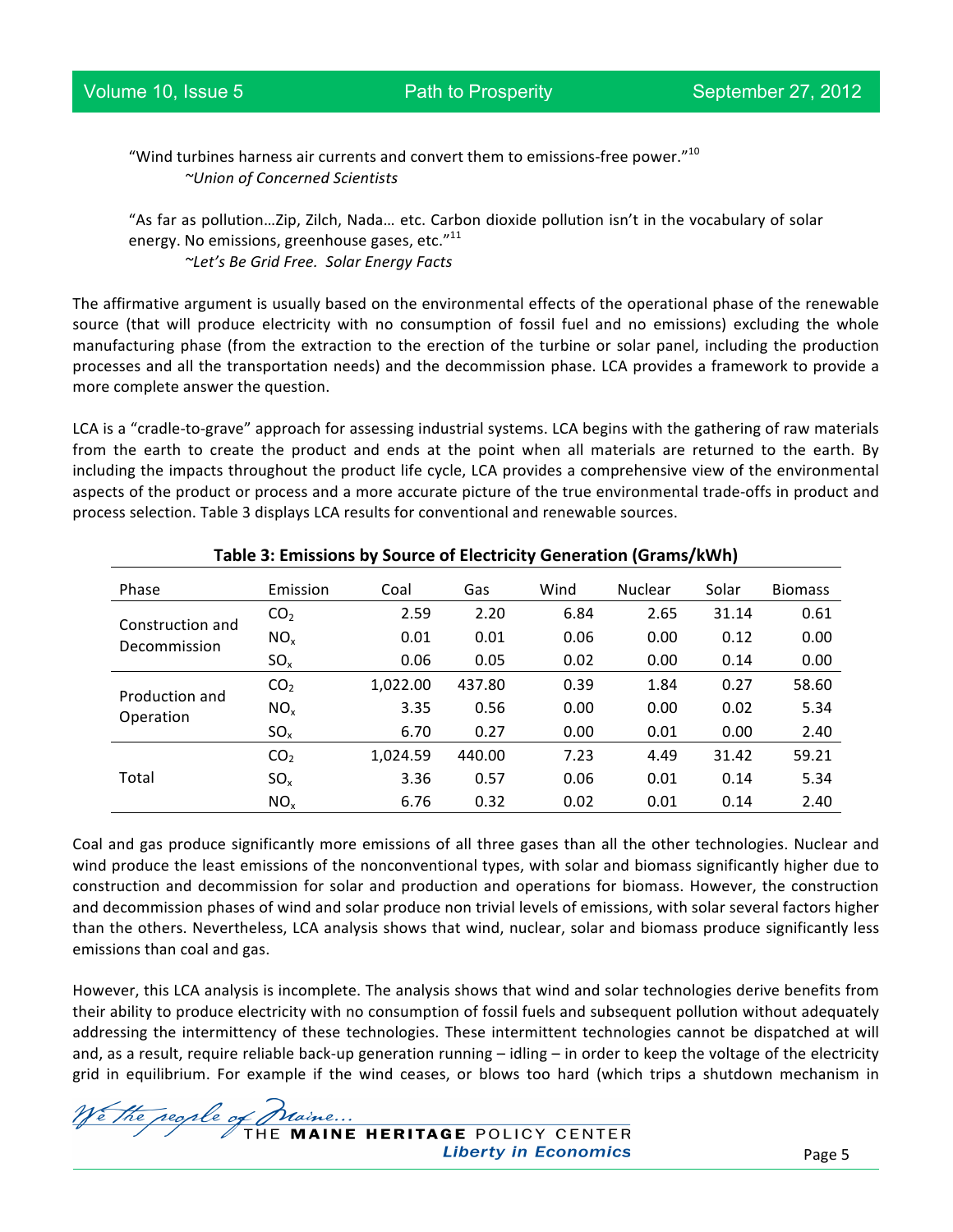commercial windmills), another power source must be ramped up (or cycled) instantaneously. Therefore new wind and solar generation plants do not replace any dispatchable generation sources.

This cycling of coal and (to a much lesser extent) gas plants causes them to run inefficiently and produce more emissions than if the intermittent technologies were not present. As a result – according to a recent study – wind power could actually increase pollution and greenhouse gas emissions in areas that generate a significant portion of their electricity from coal.<sup>12</sup> The current LCA literature ignores this important portion of the analysis, which provides a distorted assessment of wind and solar power.

Nevertheless, even incorporating renewable sources does, in and of themselves, produce much less emissions than conventional sources renewable sources, displacing only a small amount of emissions from conventional sources. Indeed this amount is multiplied, due to lower capacity ratings of many green energy sources and required back-up generation.

To better judge the actual total benefit derived from switching from the current energy source portfolio to one that involves more renewable energy  $-$  as the RPS dictates in Maine  $-$  BHI compared the total emissions impact according to our projections using a life cycle analysis for the various energy sources. Table 4 displays the results.

| ('000 metric tons)                    |        |                 |  |  |  |  |
|---------------------------------------|--------|-----------------|--|--|--|--|
| <b>Emission Gas</b>                   | 2017   | Total 2012-2017 |  |  |  |  |
| <b>No Capacity Factor Differences</b> |        |                 |  |  |  |  |
| Carbon Dioxide                        | -487   | $-2,174$        |  |  |  |  |
| Sulfur Oxide                          | 4      | 18              |  |  |  |  |
| Nitrogen Oxide                        | 2      |                 |  |  |  |  |
| <b>Capacity Factor Differences</b>    |        |                 |  |  |  |  |
| Carbon Dioxide                        | $-163$ | -728            |  |  |  |  |
| Sulfur Oxide                          | 5      | 20              |  |  |  |  |
| Nitrogen Oxide                        | 2      | 9               |  |  |  |  |

### **Table 4: Change in Emissions Due to the Maine RPS Mandates**

The results are somewhat counterintuitive. The RPS mandates reduce emissions of  $CO<sub>2</sub>$  by 163,000 metric tons in 2017, with a total reduction compared to baseline of 728,000 tons between 2012 and 2017. If no back up capacity was required due to the intermittency issues of renewables, then the reduction would be more than three times as much. Surprisingly, SO<sub>x</sub> and NO<sub>x</sub> emissions show a slight increase compared to a baseline in all years. The reason for this is that biomass and wood waste  $-$  two large sources of renewable energy in Maine  $-$  emit large amounts of these two types of particulate matter.

#### **Conclusion**

Proponents of renewable energy in Maine were disappointed with the outcome of the first RPS laws in Maine. In effect it made legal requirements and consequences for what was already taking place in Maine. Where it was cost efficient, renewable energy was growing in Maine. But that was not enough for renewable energy advocates. In this

We the people of Maine...<br>THE MAINE HERITAGE POLICY CENTER **Liberty in Economics**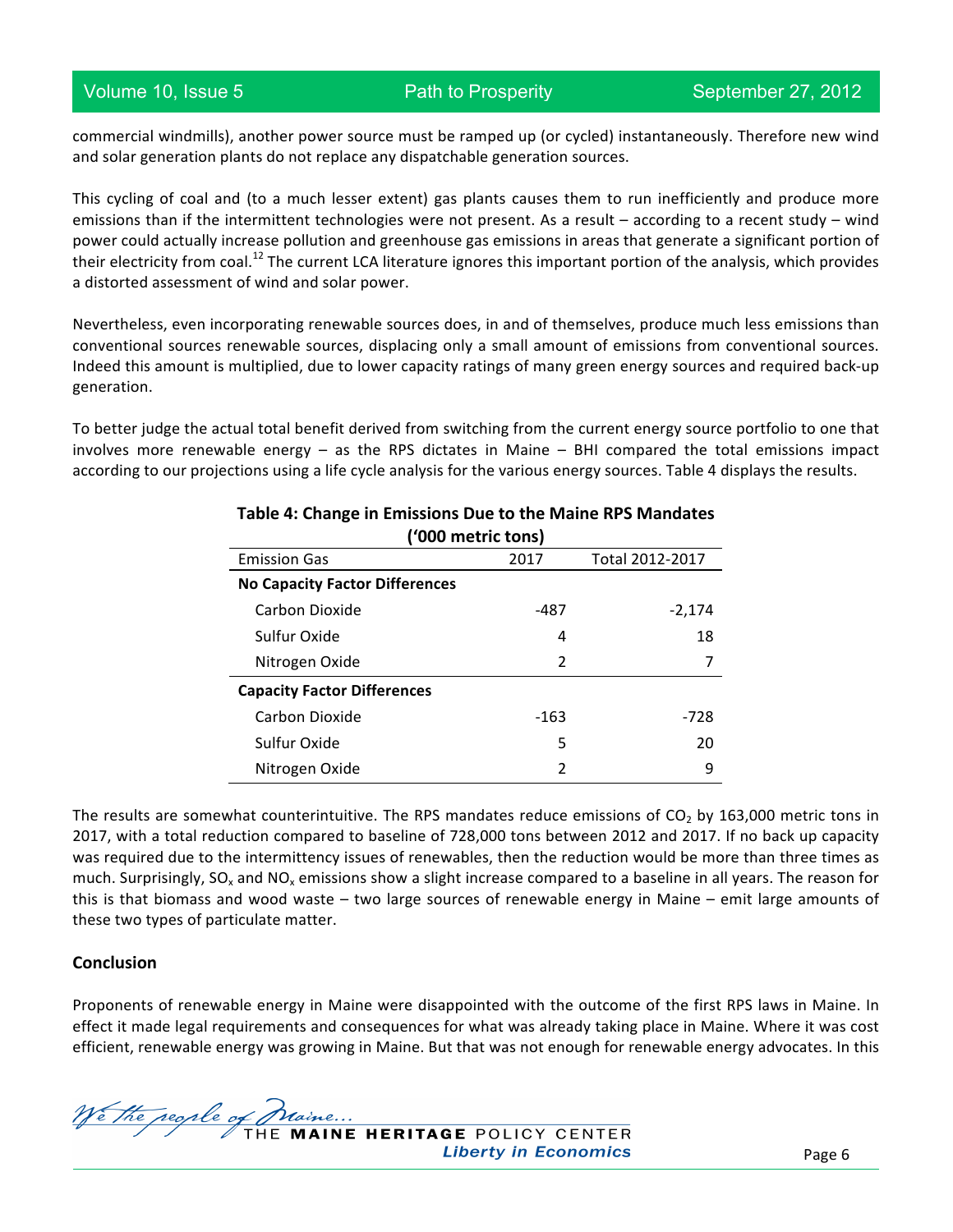paper we reviewed the implications of a new RPS law that began in 2008. This version, commonly referred to as Class I requirements, required that 10 percent of energy come from *new* renewable sources by 2017.

The most recent Maine Public Utilities Commission review of the RPS states:

"Assuming half of the wind generation proposed in the Interconnection Queue for Maine is developed over time (625 MW installed capacity) at a total investment cost of more than \$2,000/KW at that and that 35 percent of the capital costs are spent in Maine this could result in approximately \$560 million of investment in Maine. This level of investment will result in a roughly  $(51.14$  billion) increase in GSP and 11,700 jobs created during construction."<sup>13</sup>

This thinking - that the higher the cost of renewable technologies rise, the more investment and jobs the technologies create  $-$  is dangerous. For example, if investment cost rose to \$4,000 per KW, then the resulting investment would rise to \$1.12 billion and state GSP would rise by some derivative of \$2.28 billion and job creation by 23,400. But what would that increase in investment cost mean for the price of wind energy that Maine's households and business are mandated to purchase? The price would rise and hurt the state's electricity consumers. Moreover, the investment spending has an opportunity cost in terms of the industries that might have received this investment in the absence of the RPS mandates.

Supporters of the Maine RPS use a hidden tax approach, with the quote above showing they fail to undertake any reasonable cost-benefit analysis backed up by economic reasoning. The Maine RPS puts the state's robust competitiveness at risk. While the RPS may generate economic benefits, Maine electricity ratepayers will pay higher rates, face fewer employment opportunities, and watch investment flee to other states with more favorable business climates, resulting in net negative effects on the state.

Firms with high electricity usage will likely move their production, and emissions, out of Maine to locations with lower electricity prices. Therefore, the Maine policy will not reduce global emissions, but rather send jobs and capital investment outside the state.

#### **Appendix**

#### *Electricity Generation Costs*

As noted above, governments enact RPS policies because most sources of renewable electricity generation are less efficient and thus more costly than conventional sources of generation. RPS policies force utilities to buy electricity from renewable sources and thus guarantee a market for the renewable sources. These higher costs are passed to electricity consumers, including residential, commercial and industrial customers.

The EIA estimates the Levelized Energy Cost (LEC), or financial breakeven cost per MWh, to produce new electricity in its Annual Energy Outlook.<sup>14</sup> The EIA provides LEC estimates for conventional and renewable electricity technologies (coal, nuclear geothermal, landfill gas, solar photovoltaic, wind and biomass) assuming the new sources enter service in 2016. The EIA also provides LEC estimates for conventional coal, combined cycle gas, advanced nuclear and onshore wind only, assuming the sources enter service in 2020 and 2035.

While the EIA does not provide LEC for hydroelectric, solar photovoltaic and biomass for 2020 and 2035, it does project overnight capital costs for 2015, 2025 and 2035. We can estimate the LEC for these technologies and years

We the people of Praine...<br>THE MAINE HERITAGE POLICY CENTER **Liberty in Economics**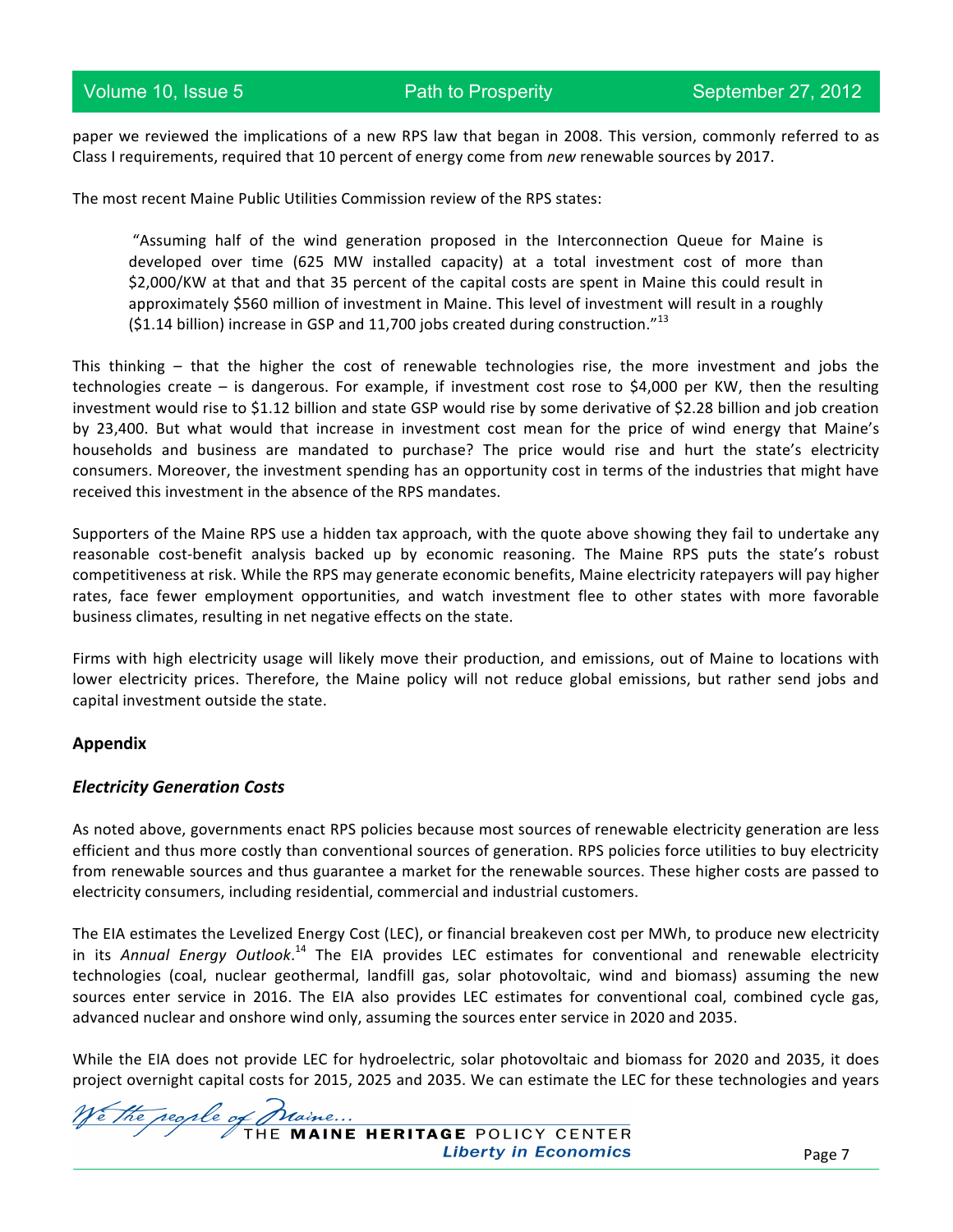using the percent change in capital costs to inflate the 2016 LECs. In its *Annual Energy Outlook*, the EIA incorporates many assumptions about the future price of capital, materials, fossil fuels, maintenance and capacity factor into their forecast. Table 5 shows the EIA projects that the LEC for all four electricity sources (coal, gas, nuclear and wind) will fall significantly from 2016 to 2035. The fall in capital costs drives the drop in total system LEC over the period.

Using the EIA change in overnight capital costs for solar and biomass produces reductions in LECs similar to wind from 2016 to 2035. The biomass LEC drops by 38.7 percent and solar by 53.5 percent over the period. These compare to much more modest cost reductions of 5.2 percent for coal, an increase of 14.2 percent for gas, and a drop of 22.1 percent for nuclear over the same period. EIA does provide overnight capital costs for renewable technologies under a "high cost" scenario. However, for each renewable technology the EIA "high cost" scenario projects capital costs to drop between 2015 and 2035.

Table 5 displays capacity factors for each technology. The capacity factors measure the ratio of electrical energy produced by a generating unit over a period of time to the electrical energy that could have been produced at 100 percent operation during the same period. In this case, capacity factor measures the potential productivity of the generating technology. Solar, wind and hydroelectricity have the lowest capacity factors due to the intermittent nature of their power sources. EIA projects a 34.4 percent capacity factor for wind power, which, as we will see below, appears to be at the high end of any range of estimates for the nation.

Estimating a capacity factor for wind power is particularly challenging. Wind is not only intermittent but its variation is unpredictable, making it impossible to dispatch to the grid with any certainty. This unique aspect of wind power argues for a capacity factor rating of close to zero. Nevertheless, wind capacity factors have been estimated to be between 20 percent and 40 percent.<sup>15</sup> The other variables that affect the capacity factor of wind are the quality and consistency of the wind and the size and technology of the wind turbines deployed. As the U.S. and other countries add more wind power over time, presumably the wind turbine technology will improve, but the new locations for power plants will likely have less productive wind resources.

The EIA estimates of LEC and capacity factors paint a particularly rosy view of the future cost of renewable electricity generation, particularly wind. Other forecasters and the experience of current renewable energy projects portray a less sanguine outlook.

Today wind and biomass are the largest renewable power sources and are the most likely to satisfy future RPS mandates. The most prominent issues that will affect the future availability and cost of renewable electricity resources are diminishing marginal returns and competition for scarce resources. These issues will affect wind and biomass in different ways as state RPS mandates ratchet up over the next decade.

Both wind and biomass resources face land use issues. Conventional energy plants can be built within a space of several acres, but a wind power plant with the same nameplate capacity (not actual capacity) would require many square miles of land. According to one study, wind power would require 7,579 miles of mountain ridgeline to satisfy current state RPS mandates and a 20 percent federal mandate by 2025.<sup>16</sup> Mountain ridgelines produce the most promising locations for electric wind production in the eastern and far western United States.

After taking into account capacity factors, a wind power plant would need a land mass of 20 by 25 kilometers to produce the same energy as a nuclear power plant that can be situated on 500 square meters.<sup>17</sup>

We the reople of Maine...<br>THE MAINE HERITAGE POLICY CENTER **Liberty in Economics**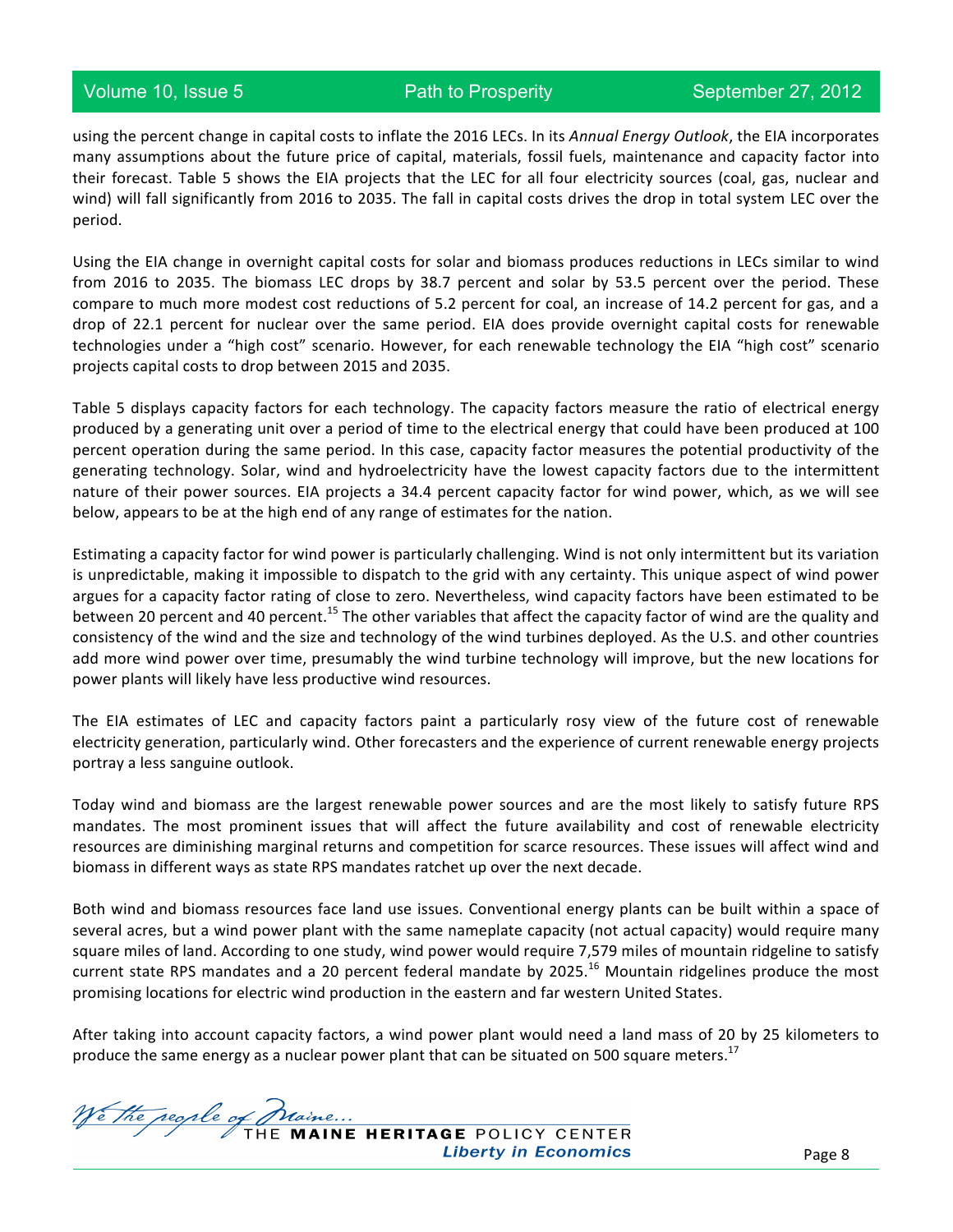|                      |          | Levelized |       | Variable    |              | Total     |
|----------------------|----------|-----------|-------|-------------|--------------|-----------|
|                      | Capacity | Capital   | Fixed | 0&M         | Transmission | Levelized |
| Plant Type           | Factor   | Costs     | 0&M   | (with fuel) | Investment   | Cost      |
| Advanced Coal - 2016 | 0.85     | 65.3      | 3.9   | 24.3        | 1.2          | 94.8      |
| 2020                 |          | 75.84     | 7.9   | 25.1        | 1.2          | 110.0     |
| 2035                 |          | 55.4      | 7.9   | 25.4        | 1.19         | 89.8      |
| Gas - 2016           | 0.87     | 17.5      | 1.9   | 45.6        | 1.2          | 66.1      |
| 2020                 |          | 18.4      | 1.89  | 46.7        | 1.2          | 68.2      |
| 2035                 |          | 13.5      | 1.89  | 59.0        | 1.2          | 75.5      |
| Nuclear -2016        | 0.9      | 90.1      | 11.1  | 11.7        | $\mathbf 1$  | 113.9     |
| 2020                 |          | 89.1      | 11.1  | 12.3        | $\mathbf{1}$ | 113.5     |
| 2035                 |          | 62.3      | 11.1  | 14.3        | $\mathbf{1}$ | 88.7      |
| Wind - 2016          | .344     | 83.9      | 9.6   | $\mathbf 0$ | 3.5          | 97.0      |
| 2020                 |          | 86.4      | 9.5   | $\mathbf 0$ | 3.4          | 99.2      |
| 2035                 |          | 71.4      | 9.9   | 0           | 3.6          | 84.9      |
| Solar PV - 2016      | 0.217    | 194.6     | 12.1  | $\mathbf 0$ | 4            | 210.7     |
| 2025                 |          |           |       |             |              | 142.0     |
| 2035                 |          |           |       |             |              | 98.0      |
| Biomass-2016         | 0.83     | 55.3      | 13.7  | 42.3        | 1.3          | 112.5     |
| 2025                 |          |           |       |             |              | 88.0      |
| 2035                 |          |           |       |             |              | 69.0      |
| Hydro -2016          | 0.514    | 74.5      | 3.8   | 6.3         | 1.9          | 86.4      |
| 2025                 |          |           |       |             |              | 69.0      |
| 2035                 |          |           |       |             |              | 55.0      |

#### Table 5: Levelized Cost of Electricity from Conventional and Renewable Sources (2009 \$)

The need for large areas of land to site wind power plants will require the purchase of vast areas of land by private wind developers, and/or allowing wind production on public lands. In either case land acquisition/rent or public permitting processes will likely increase costs as wind power plants are built. Offshore wind is vastly more expensive than onshore wind power and suffers from the same type of permitting process faced by onshore wind power plants, as seen in the 10-year permitting process for the planned Cape Wind project off the coast of Massachusetts.

The swift expansion of wind power will also suffer from diminishing marginal returns as new wind capacity will be located in areas with lower and less consistent wind speeds. As a result, fewer megawatt hours of power will be produced from newly built wind projects. Moreover the new wind capacity will be developed in increasingly remote areas that will require larger investments in transmission and distribution, which will drive costs even higher.

The EIA estimates of the average capacity factor used for onshore wind power plants, at 34.4 percent, appears to be at the higher end of the estimates for current wind projects. This figure is inconsistent with estimates from other studies.<sup>18</sup> According to the EIA's own reporting from 137 current wind power plants in 2003, the average capacity factor was 26.9 percent.<sup>19</sup> In addition, a recent analysis of wind capacity factors around the world finds an actual

We the people of Maine...<br>THE MAINE HERITAGE POLICY CENTER

**Liberty in Economics**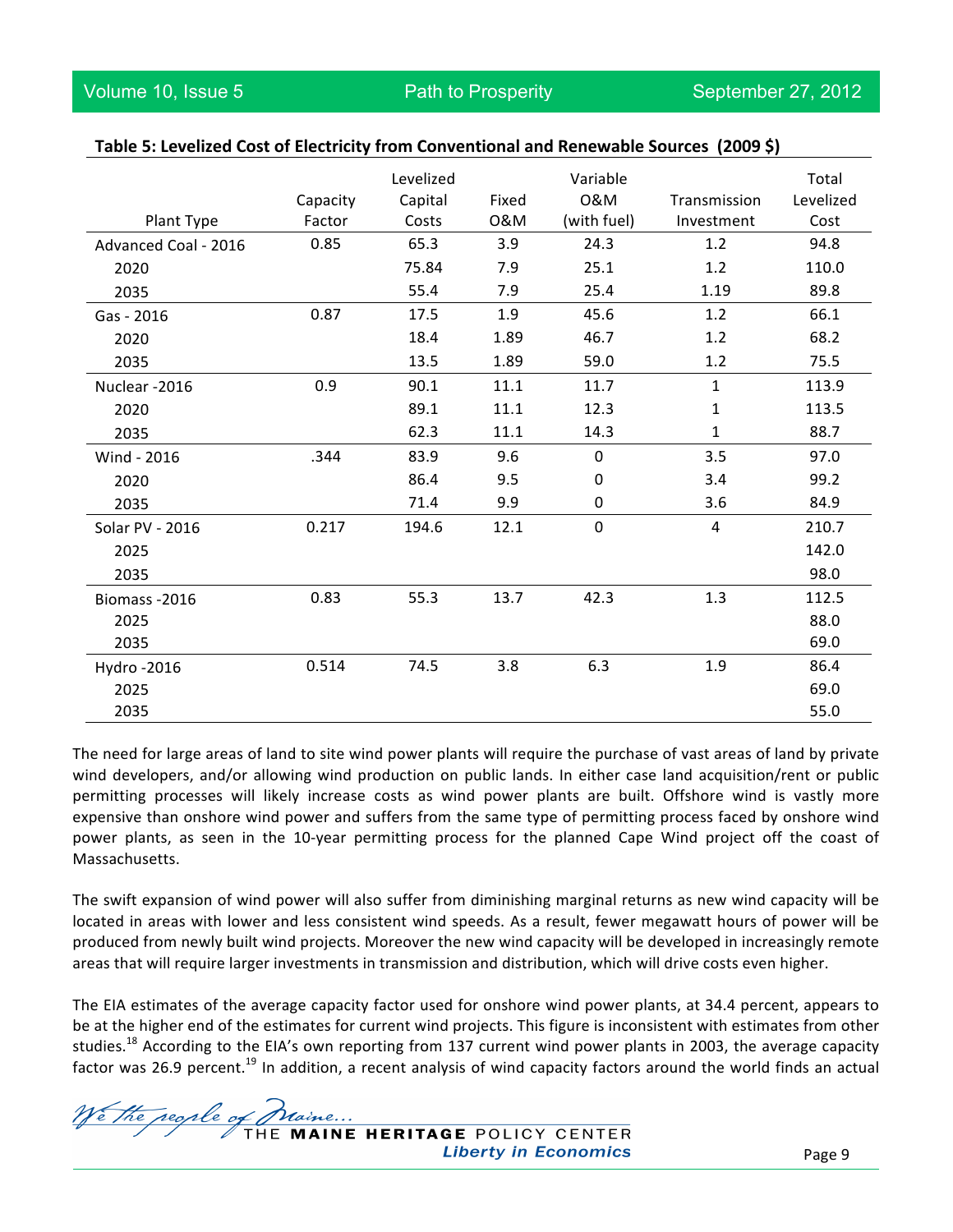average capacity factor of 21 percent.<sup>20</sup> Moreover, other estimates find capacity factors in the mid-teens and as low as 13 percent. $^{21}$ 

Biomass is a more promising renewable power source. Biomass combines low incremental costs relative to other renewable technologies and reliability. Biomass is not intermittent and therefore it is distributable with a capacity factor that is competitive with conventional energy sources. Moreover biomass plants can be located close to urban areas with high electricity demand. But biomass electricity suffers from land use issues even more so than wind.

The expansion of biomass power plants will require huge additional sources of fuel. Wood and wood waste comprise the largest source of biomass energy today. Other sources of biomass include food crops, grassy and woody plants, residues from agriculture or forestry, oil-rich algae, and the organic component of municipal and industrial wastes.<sup>22</sup> Biomass power plants will compete directly with other sectors (construction, paper, furniture) of the economy for wood and food products and arable land.

One study estimates that 66 million acres of land would be required to provide enough fuel to satisfy the current state RPS mandates and a 20 percent federal RPS in 2025.<sup>23</sup> When the clearing of new farm and forestlands are figured into the GHG production of biomass, it is likely that biomass increases GHG emissions.

The competition for farm and forestry resources would not only cause biomass fuel prices to skyrocket, but also cause the prices of domestically-produced food, lumber, furniture and other products to rise. The recent experience of ethanol and its role in surging corn prices can be casually linked to the recent food riots in Mexico, and also to the struggle facing international aid organizations that address hunger in places such as the Darfur region of Sudan. These two examples serve as reminders of the unintended consequences of government mandates for biofuels. The lesson is clear: biofuels compete with food production and other basic products, and distort the market.

#### *Calculation of the Net Cost of New Renewable Electricity*

To calculate the cost of renewable energy under the RPS, BHI used data from the EIA to determine the percent increase in utility costs that Maine residents and businesses would experience. This calculated percent change was then applied to calculated elasticities, as described in the STAMP modeling section.

In our cost analysis we only reviewed the costs for the Class I standards. Class II standards, we assumed, would have little or no cost due to the base line scenario already covering the requirements. To determine that cost of the Class I standards, we used EIA projections to determine the total retail sales into the future. Since the Class I standards require new renewable energy, we assumed that these are generation sources that would not have been created in a baseline scenario. So we multiplied the requirement percentage by the baseline scenario, and the resulting figure was the amount of MWhs that the state needs to add to meet the RPS requirements. This figure also represents the maximum number of MWhs of electricity from conventional sources that are avoided, or not generated, through the RPS mandate. We will revisit this shortly. Table 6, as follows, contains the results.

We the people of Maine...<br>THE MAINE HERITAGE POLICY CENTER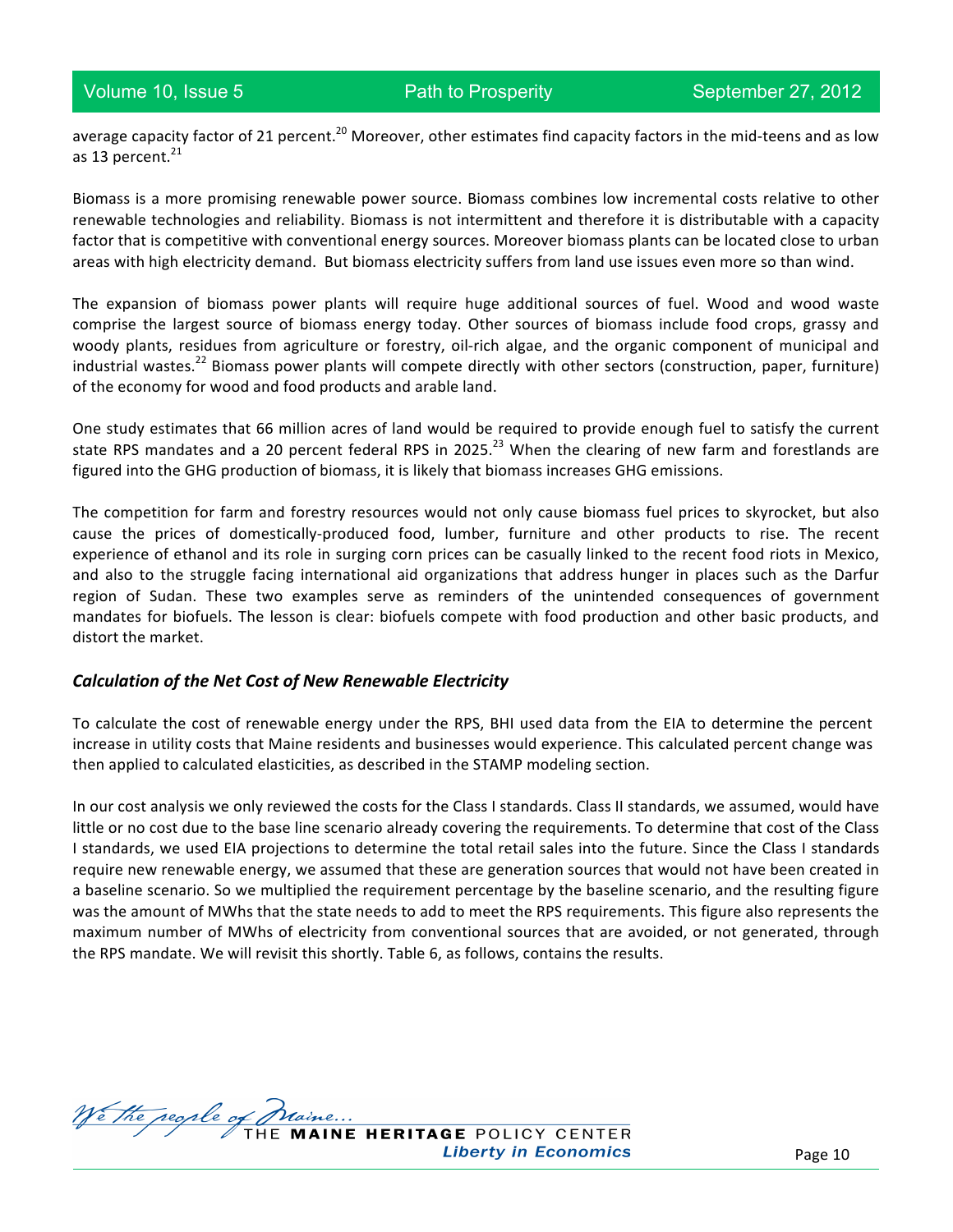| semana ana ni s negan ements |                          |                    |  |  |  |  |
|------------------------------|--------------------------|--------------------|--|--|--|--|
|                              | Projected<br>Electricity | <b>RPS</b>         |  |  |  |  |
| Year                         | Demand                   | Requirement        |  |  |  |  |
|                              | MWhs (000s)              | <b>MWhs (000s)</b> |  |  |  |  |
| 2012                         | 11,626                   | 581                |  |  |  |  |
| 2013                         | 11,679                   | 700                |  |  |  |  |
| 2014                         | 11,735                   | 821                |  |  |  |  |
| 2015                         | 11,794                   | 944                |  |  |  |  |
| 2016                         | 11,857                   | 1,067              |  |  |  |  |
| 2017                         | 11,923                   | 1,192              |  |  |  |  |
| Total                        | 70,614                   | 5.306              |  |  |  |  |

#### **Table 6: Projected Electricity Demand and RPS Requirements**

To estimate the cost of producing the additional extra renewable energy under an RPS against the baseline, we used estimates of the LEC, or financial breakeven cost per MWh, to produce the electricity.<sup>24</sup> However as outlined in the "electricity generation cost" section above, the EIA numbers provide a rather optimistic picture of the cost and generating capacity of renewable electricity, particularly for wind power. A literature review provided alternative LEC estimates that were generally higher and capacity factors that were lower for renewable generation technologies than the EIA estimates.<sup>25</sup> We used these alternative figures to calculate our "high" LEC estimates and the EIA figures to calculate our "low" cost estimates and the average of the two to calculate our "average" cost estimates. Table 7 below displays the LEC and capacity factors for each generation technology.

We used the 2016 LEC for the years 2010 through 2018 to calculate the cost of the new renewable electricity and avoided conventional electricity, assuming that before 2016 LEC underestimates the actual costs for those years and for 2017 and 2018, the 2016 LEC slightly overestimates the actual costs. We assumed that the differences will, on balance, offset each other. For 2019 and 2020 we used the 2020 LEC. The assumption is that LEC will decline over time due to technological improvements over time.

We used the EIA's reference case scenario for all technologies. Since capital costs represent the large component of the cost structure for most technologies, we used the percentage change in the capital costs from 2015 to 2025 to adjust the 2016 LECs to 2025. For the technologies that the EIA does not forecast LECs in 2020, we used the average of the 2016 and 2025 LEC calculations, assuming a linear change over the period.

Once we computed new LECs for the years 2020 and 2025 we applied these figures to the renewable energy estimates for the remainder of the period.

For conventional electricity we assumed that the technologies are avoided based on their costs, with the highest cost combustion turbine avoided first. For coal and gas, we assumed they are avoided based on their estimated proportion of total electric sales for each year. Although hydroelectric and nuclear are not the cheapest technology,

We the people of Plaine...<br>THE MAINE HERITAGE POLICY CENTER **Liberty in Economics**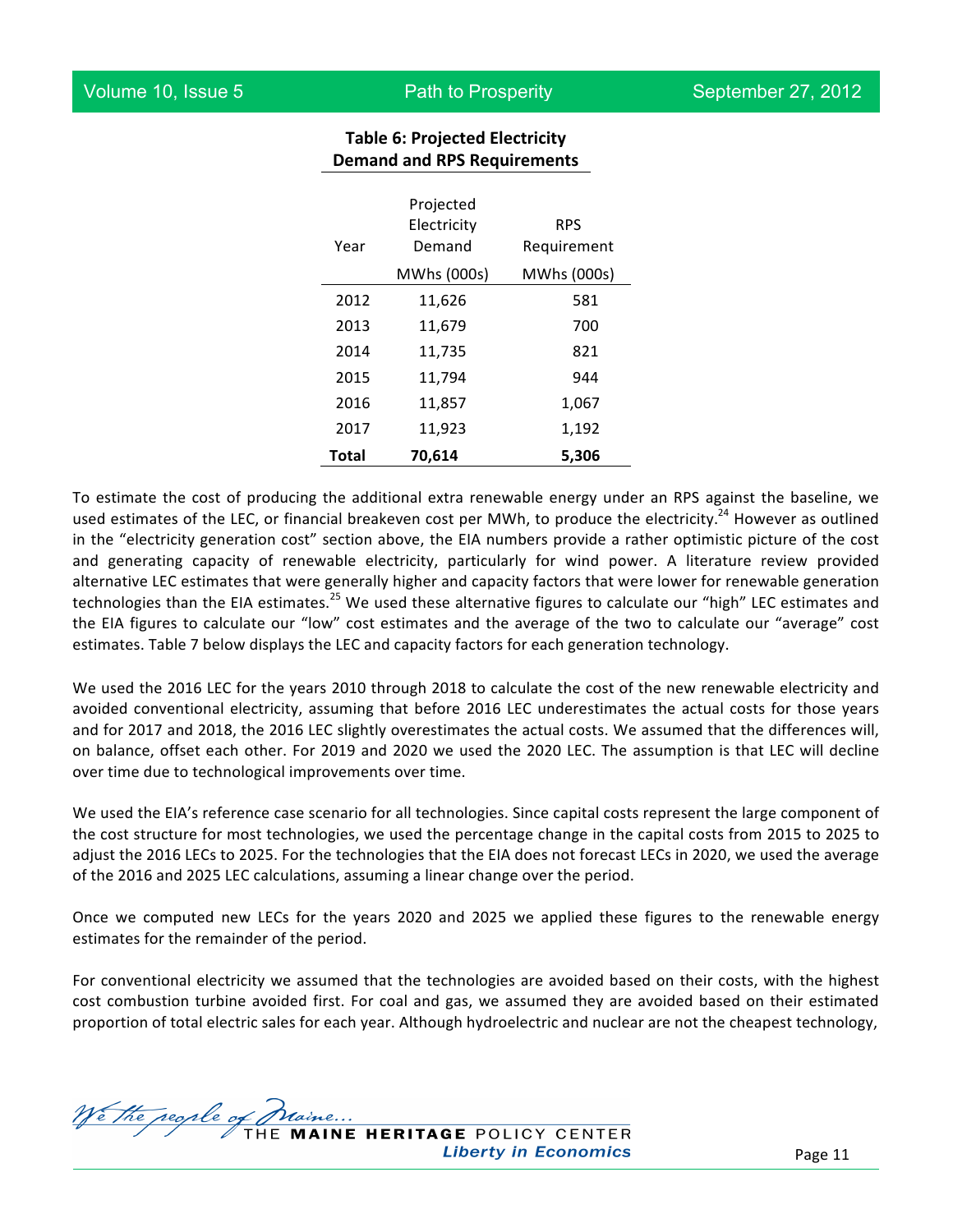|                | Capacity  |        |                                   |        |
|----------------|-----------|--------|-----------------------------------|--------|
|                | Factor    |        | Total Production Cost (cents/MWh) |        |
|                | (percent) | 2016   | 2020                              | 2025   |
| Coal           |           |        |                                   |        |
| Low            | 74.0      | 67.41  | 64.82                             | 63.53  |
| Average        | 79.5      | 81.11  | 87.43                             | 81.72  |
| High           | 85.0      | 94.80  | 110.03                            | 99.91  |
| Gas            |           |        |                                   |        |
| Low            | 85.0      | 66.10  | 68.17                             | 71.84  |
| Average        | 86.0      | 70.98  | 70.71                             | 72.54  |
| High           | 87.0      | 75.86  | 73.25                             | 73.25  |
| <b>Nuclear</b> |           |        |                                   |        |
| Low            | 90.0      | 76.94  | 59.20                             | 49.33  |
| Average        | 90.0      | 95.42  | 86.36                             | 75.22  |
| High           | 90.0      | 113.90 | 113.52                            | 101.12 |
| <b>Biomass</b> |           |        |                                   |        |
| Low            | 68.0      | 112.50 | 100.07                            | 87.63  |
| Average        | 75.5      | 112.50 | 101.80                            | 93.00  |
| High           | 83.0      | 113.90 | 103.54                            | 98.36  |
| Wind           |           |        |                                   |        |
| Low            | 34.4      | 97.00  | 99.22                             | 92.04  |
| Average        | 15.5      | 192.34 | 184.38                            | 171.72 |
| High           | 26.9      | 287.67 | 269.54                            | 251.40 |

#### **Table 7: LEC and Capacity Factors for Electricity Generation Technologies**

we assumed no hydroelectric or nuclear sources are displaced since most were built decades ago and offer relatively cheap and clean electricity today.

We also adjusted the avoided cost of conventional energy to account for the lower capacity factor of wind relative to conventional energy sources. We multiplied the cost of each conventional energy source by the difference between its capacity factor and the capacity factor for the renewable source and then by the ratio of the new generation of the renewable source to the total new generation of renewable under the RES. With coal, for example, we multiplied the avoided amount generation of electricity from coal (3.41 million MWhs in 2020) by the LEC of coal (\$85.21 per MWh) and then by the difference between the capacity factor of coal and the weighted average (using MWs as weights) capacity factor of wind (37.4 percent). This process is repeated for each conventional electricity resource.

These LECs are applied to the amount of electricity supplied from renewable sources under the RES, because this figure represents the amount of conventional electricity generation capacity that presumably will not be needed under the RES. The difference between the cost of the new renewable sources and the costs of the conventional electricity generation Maine represents the net cost of the RPS. Tables 8, 9 and 10 on the following pages display the results of our Average, Low and High Cost calculations for the RPS, respectively.

We converted the aggregate cost of the RPS into a cost per-kWh by dividing the cost by the estimated total number of kWh sold for that year. For example, for 2017 under the average cost scenario above, we divided \$147 million into 11,923 million kWhs for a cost of 1.24 cents per kWh.

We the reople of Praine...<br>THE MAINE HERITAGE POLICY CENTER **Liberty in Economics**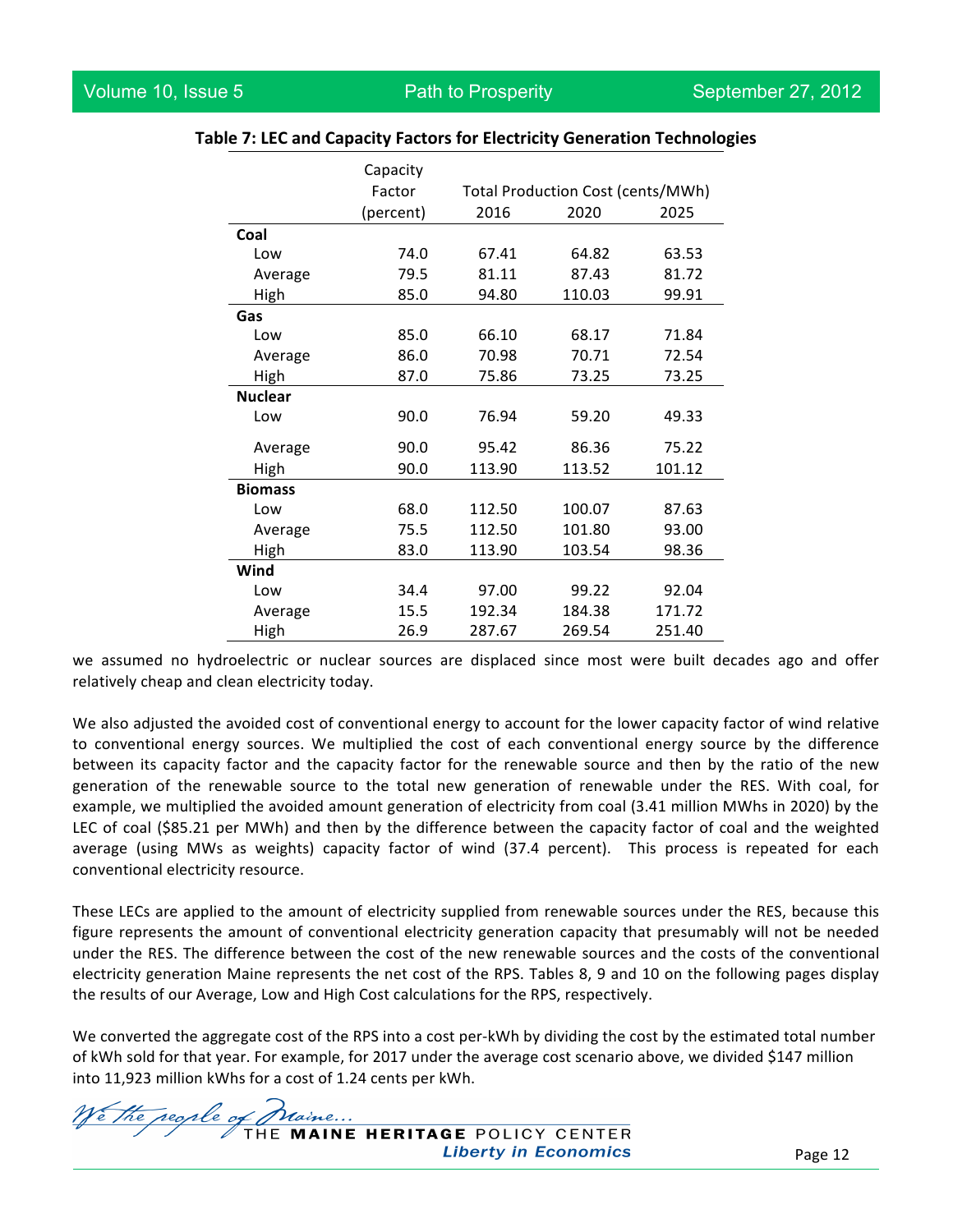#### Volume 10, Issue 5 **Path to Prosperity** September 27, 2012

#### Table 8: Average Cost Case RPS Mandate from 2012 to 2017

|       |               | Less          |               |
|-------|---------------|---------------|---------------|
| Year  | Gross Cost    | Conventional  | Total         |
|       | (2012, 5000s) | (2012 \$000s) | (2012 \$000s) |
| 2012  | 75,775        | 3,957         | 71,818        |
| 2013  | 91,816        | 4,933         | 86,883        |
| 2014  | 107,612       | 5,768         | 101,844       |
| 2015  | 122,954       | 6,398         | 116,555       |
| 2016  | 139,273       | 7,309         | 131,964       |
| 2017  | 155,614       | 8,163         | 147,451       |
| Total | 693.044       | 36,529        | 656,515       |

#### Table 9: Low Cost Case RPS Mandate from 2012 to 2017

| Year         | Gross Cost    | Less<br>Conventional | Total         |
|--------------|---------------|----------------------|---------------|
|              | (2012 \$000s) | (2012, 5000s)        | (2012 \$000s) |
| 2012         | 62.650        | 3,781                | 58,870        |
| 2013         | 75,436        | 4.708                | 70,728        |
| 2014         | 88.434        | 5,500                | 82,934        |
| 2015         | 101,693       | 6,101                | 95,592        |
| 2016         | 114,978       | 6,969                | 108,009       |
| 2017         | 128,471       | 7,782                | 120,689       |
| <b>Total</b> | 571,663       | 34.841               | 536,822       |

#### Table 10: High Cost Case of a RPS Mandate from 2012 to 2017

| Year         | Gross Cost    | Less Conventional | Total         |
|--------------|---------------|-------------------|---------------|
|              | (2012, 5000s) | (2012 \$000s)     | (2012, 5000s) |
| 2012         | 88,899        | 4,135             | 84,765        |
| 2013         | 108,196       | 5,160             | 103,036       |
| 2014         | 126,790       | 6,036             | 120,753       |
| 2015         | 144,215       | 6,697             | 137,518       |
| 2016         | 163,568       | 7,650             | 155,918       |
| 2017         | 182,758       | 8,545             | 174,213       |
| <b>Total</b> | 814,426       | 38,222            | 776.204       |

We the regale of Plaine...<br>THE MAINE HERITAGE POLICY CENTER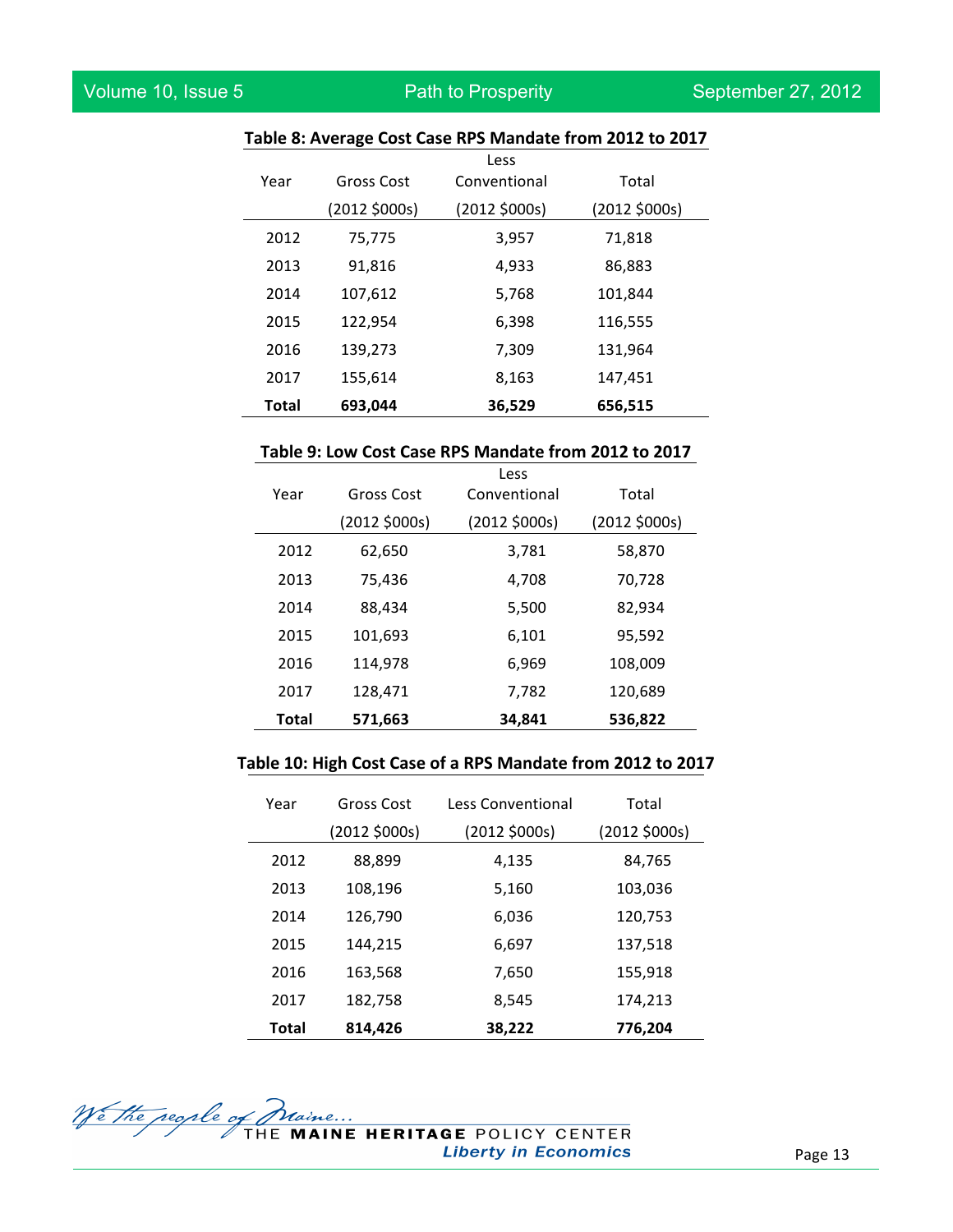#### *Ratepayer Effects*

To calculate the effect of the RPS on electricity ratepayers we used EIA data on the average monthly electricity consumption by type of customer: residential, commercial and industrial.<sup>26</sup> The monthly figures were multiplied by 12 to compute an annual figure. We inflated the 2010 figures for each year using the average annual increase in electricity sales over the entire period.<sup>27</sup>

We calculated an annual per-kWh increase in electricity cost by dividing the total cost increase  $-$  calculated in the section above – by the total electricity sales for each year. We multiplied the per-kWh increase in electricity costs by the annual kWh consumption for each type of ratepayer for each year. For example, we expect the average residential ratepayer to consume 6,691 kWhs of electricity in 2017 and we expect the average cost scenario to raise electricity costs by 1.24 cents per kWh in the same year. Therefore we expect residential ratepayers to pay an additional \$83 in 2020.

#### *Modeling the RPS using STAMP*

We simulated these changes in the STAMP model as a percentage price increase on electricity to measure the dynamic effects on the state economy. The model provides estimates of the proposals' impact on employment, wages and income. Each estimate represents the change that would take place in the indicated variable against a "baseline" assumption of the value that variable for a specified year in the absence of the RPS policy.

Because the RPS requires Maine households and firms to use more expensive "green" power than they otherwise would have under a baseline scenario, the cost of goods and services will increase under the RES. These costs would typically manifest through higher utility bills for all sectors of the economy. For this reason we selected the sales tax as the most fitting way to assess the impact of the RES. Standard economic theory shows that a price increase of a good or service leads to a decrease in overall consumption, and consequently a decrease in the production of that good or service. As producer output falls, the decrease in production results in a lower demand for capital and labor.

BHI utilized its STAMP (State Tax Analysis Modeling Program) model to identify the economic effects and to understand how they operate through a state's economy. STAMP is a five-year dynamic CGE (computable general equilibrium) model that has been programmed to simulate changes in taxes, costs (general and sector-specific) and other economic inputs. As such, it provides a mathematical description of the economic relationships among producers, households, governments and the rest of the world. It is general in the sense that it takes all the important markets, such as the capital and labor markets, and flows into account. It is an equilibrium model because it assumes that demand equals supply in every market (goods and services, labor and capital). This equilibrium is achieved by allowing prices to adjust within the model. It is computable because it can be used to generate numeric solutions to concrete policy and tax changes.<sup>28</sup>

In order to estimate the economic effects of a national RPS we used a compilation of six STAMP models to garner the average effects across various state economies: New York, North Carolina, Washington, Kansas, Indiana and Pennsylvania. These models represent a wide variety in terms of geographic dispersion (northeast, southeast, midwest, the plains and west), economic structure (industrial, high-tech, service and agricultural), and electricity sector makeup.

First we computed the percentage change to electricity prices as a result of three different possible RPS policies.

We the people of Maine...<br>THE MAINE HERITAGE POLICY CENTER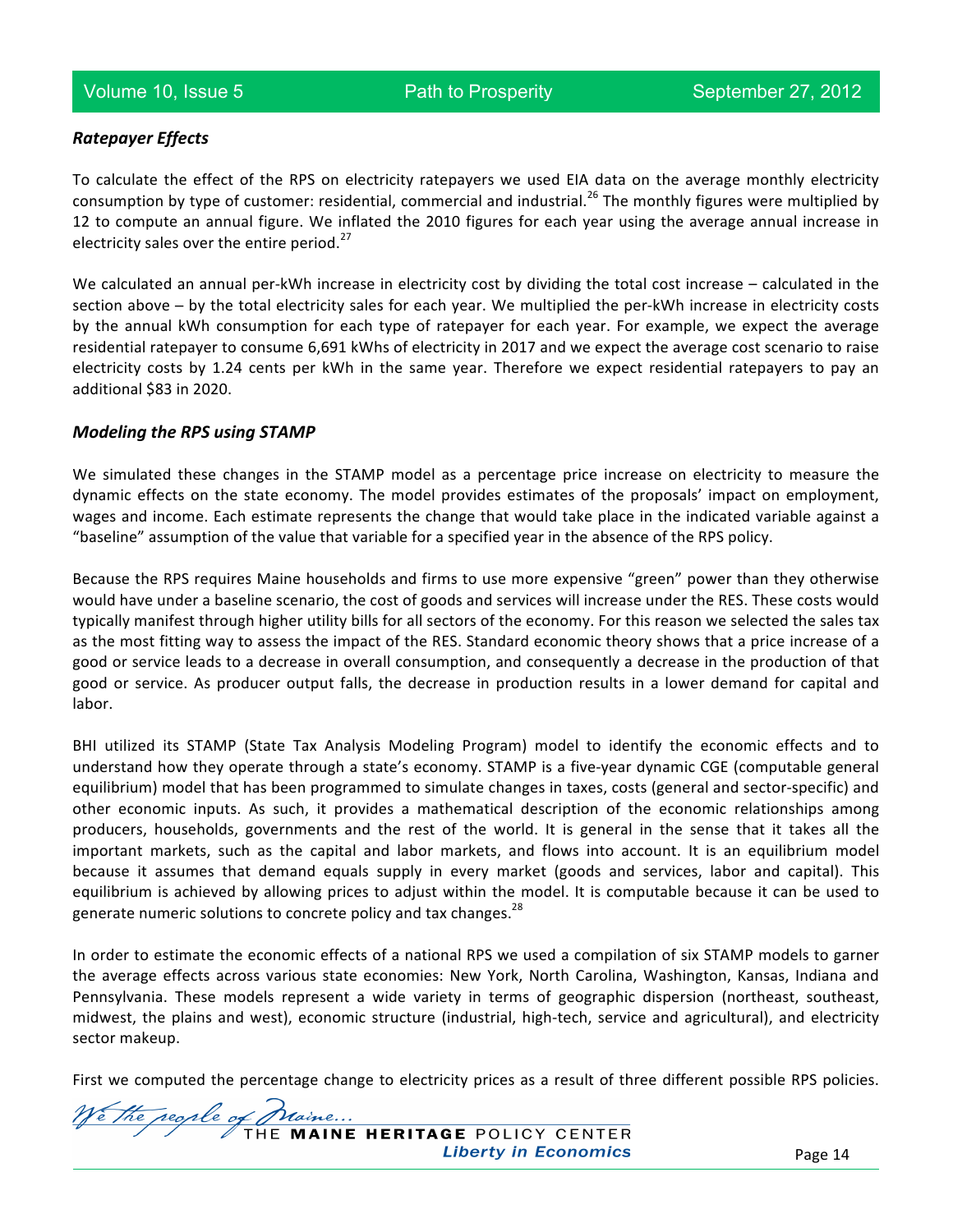We used data from the EIA from the state electricity profiles, which contains historical data from 1990-2008 for retail sales by sector (residential, commercial, industrial, and transportation) in dollars and MWhs and average prices paid by each sector.<sup>29</sup> We inflated the sales data (dollars and MWhs) though 2020 using the historical growth rates for each sector for each year. We then calculated a price for each sector by dividing the dollar value of the retails sales by kWhs. Then we calculated a weighted average kWh price for all sectors using MWhs of electricity sales for each sector as weights. To calculate the percentage electricity price increase we divided our estimated price increase by the weighted average price for each year. For example, in 2017 for our average cost case we divided our average price of 15.36 cents per kWh by our estimated price increase of 1.24 cents per kWh for a price increase of 8.2 percent.

| <b>Economic Variable</b> | <b>Elasticity</b> |
|--------------------------|-------------------|
| Employment               | $-0.022$          |
| Gross wage rates         | $-0.063$          |
| Investment               | $-0.018$          |
| Disposable Income        | $-0.022$          |

|  |  |  |  | <b>Table 11: Elasticities for the Economic Variables</b> |  |
|--|--|--|--|----------------------------------------------------------|--|
|  |  |  |  |                                                          |  |

Using these three different utility price increases  $-1$  percent, 4.5 percent and 5.25 percent  $-$  we simulated each of the six STAMP models to determine what outcome these utility price increases would have on each of the six states' economy. We then averaged the percent changes together to determine what the average effect of the three utility increases. Table 11 displays these elasticities, which were then applied to the calculated percent change in electricity costs for the state of Maine discussed above.

We applied the elasticities to percentage increase in electricity price and then applied the result to Maine economic variables to determine the effect of the RPS. These variables were gathered from the Bureau of Economic Analysis Regional and National Economic Accounts as well as the Bureau of Labor Statistics Current Employment Statistics.<sup>30</sup>

#### *Life Cycle Analysis*

For our LCA we used various studies to determine what the cradle to grave emissions per MWh was, taking into account construction, decommission, operation and maintenance.

For coal we reviewed three different system types: An 'average system' that accounts for emissions from typical coal fired generation in 1995; New Source Performance Standards based on requirements put into effect for all plants built after 1978; and Low Emission Boiler Systems, which are newer, more efficient coal plants.<sup>31</sup> The LCA calculations account for various inputs including, but not limited to, mining, transportation of minerals, power plant operation as well as decommissions and disposal of a plant. Natural gas plants' LCAs were based on the LCA for Gas Combined Cycle Power Generation plants, a type of plant that is similar to the majority of the natural gas plants in the United States. $32$ 

The LCA for wind power accounted for both onshore and offshore wind power, which has different values for manufacturing, dismantling, operation and transportation for each type.<sup>33</sup> Solar photovoltaic estimates were wide ranging, but a Science Direct paper supplied an in-depth, comprehensive review.<sup>34</sup> It reviewed three different types of crystalline silicone modules as well as a CdTe thin film version and induced many different costs such as emissions from building the module and frame (for the crystalline silicone version) as well as operation and

We the people of Praine...<br>THE MAINE HERITAGE POLICY CENTER **Liberty in Economics**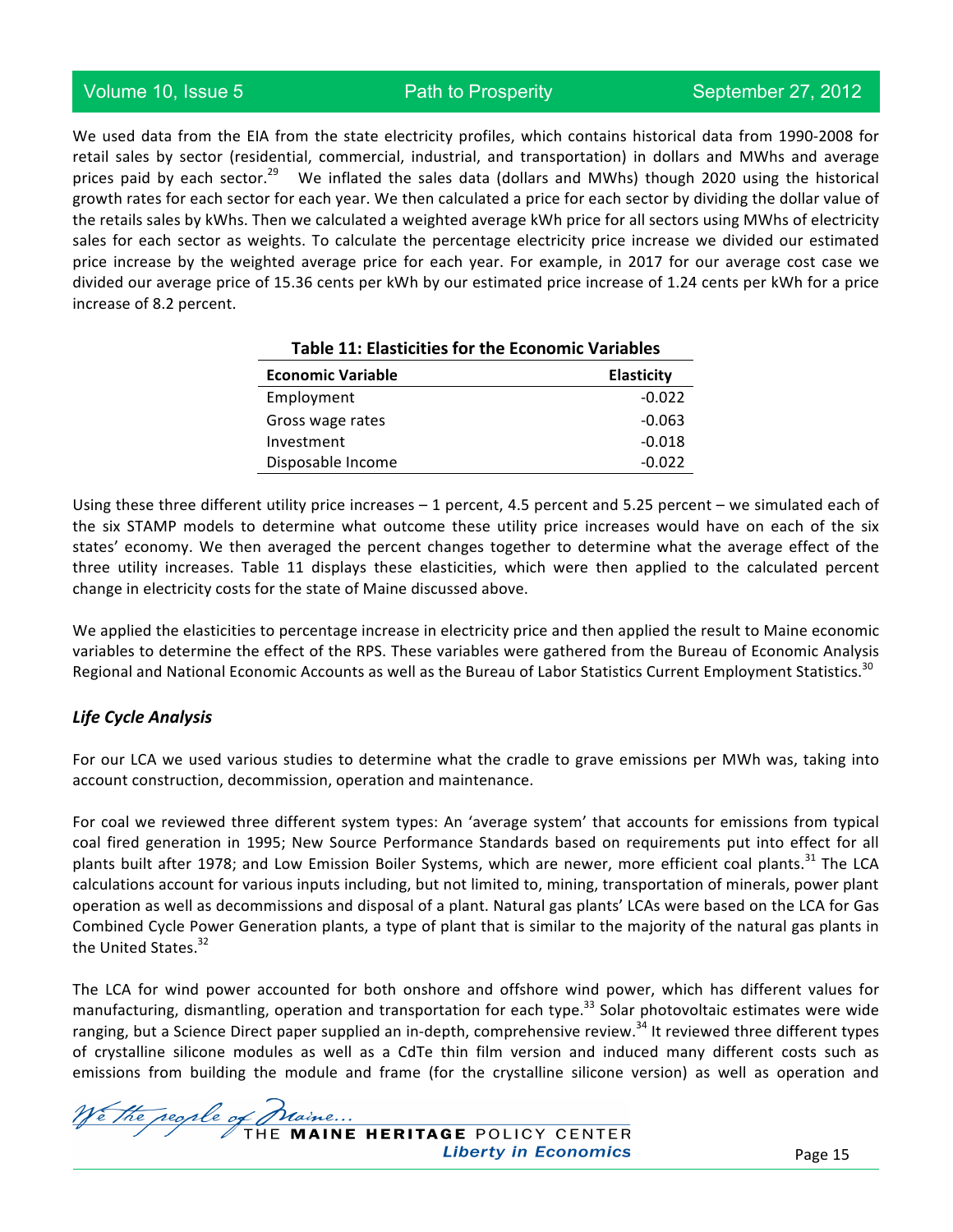maintenance emissions. For biomass and wood waste LCA we used a report that looked at the production of energy using wood and biomass byproducts to produce energy.<sup>35</sup> Different types of delivery systems (lorry, train and barge) for the fuel were identified, as well as construction, operation and decommissioning.

With total emissions per MWh calculated, we were able to use our in-house model to calculate the total emissions that would be added to and removed from the Maine energy system. The first calculation used the amount of renewable energy added per the Class I RPS law, as well as the amount of conventional power that would be removed, after accounting for capacity factor requirements to keep a constant amount of energy produced. Each MWh added was multiplied by its respective LCA emission, and then we subtracted the amount of conventional time LCA emissions. With a basic conversion from grams to metric tons, we had calculated the results seen in Table 5. An identical calculation was done, but not accounting for capacity factors.

We the people of Maine...<br>THE MAINE HERITAGE POLICY CENTER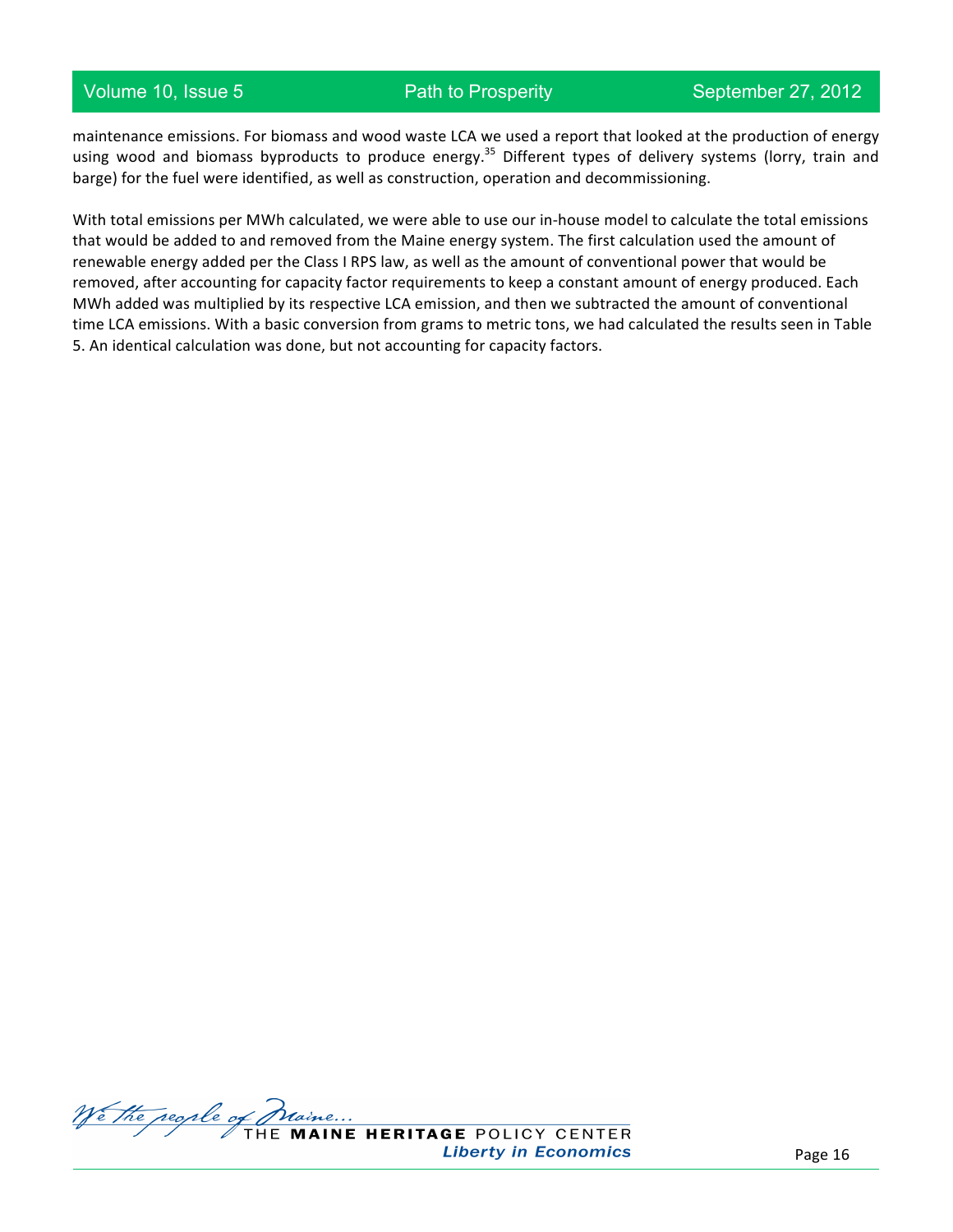#### Volume 10, Issue 5 **Path to Prosperity** September 27, 2012

#### **Notes and Sources**

 $<sup>1</sup>$  Maine Revised Statutes. Title 35-A Part 3, Chapter 32. Internet, available at</sup> http://www.mainelegislature.org/legis/statutes/35A/title35-Asec3210.html.

<sup>2</sup> CMR 64-407-331. Internet, available at http://www.maine.gov/sos/cec/rules/65/407/407c311.doc.

 $3$  Maine Revised Statutes. Title 35-A Part 3, Chapter 32. Internet, available at http://www.mainelegislature.org/legis/statutes/35-A/title35-Asec3210.html.

 $^4$  CMR 64-407-331. Internet, available at http://www.maine.gov/sos/cec/rules/65/407/407c311.doc.

 $<sup>5</sup>$  MPUC RPS Report 2011 – Review of RPS Requirements and Compliance in Maine. Internet, available at</sup> http://www.maine.gov/tools/whatsnew/attach.php?id=349454&an=1.

 $<sup>6</sup>$  Ibid. p16</sup>

 $7$  Detailed information about the STAMP $^{\degree}$  model can at http://www.beaconhill.org/STAMP\_Web\_Brochure/STAMP\_HowSTAMPworks.html.

 $8$  Based on a projected price of 15.36 cents per kWh for 2017 from the U.S. Department of Energy, Energy Information Agency, Annual Energy Outlook 2011, Table 8. Retail Sales, Revenue, and average Retail Price by Sector, 1990 through 2010. http://www.eia.gov/electricity/state/maine/. Projections into the future based historical trends.

<sup>9</sup> How Wind Energy Works. Union of Concerned Scientists. http://www.ucsusa.org/clean\_energy/our-energychoices/renewable-energy/how-wind-energy-works.html. 

<sup>10</sup> Our Energy Choices: Renewable Energy. Union of Concerned Scientists. http://www.ucsusa.org/clean\_energy/our-energychoices/renewable-energy/.

 $11$  Solar Energy Facts. Let's Be Grid Free. http://www.letsbegridfree.com/solar-energy-facts/.

 $12$  See "How Less Became More: Wind, Power and Unintended Consequences in the Colorado Energy Market," Bentek Energy, LLC. (Evergreen Colorado: May, 2010).

 $13$  MPCU RPS Report 2011 – Review of RPS Requirements and Compliance in Maine. January 20, 2012. Internet, available at http://www.maine.gov/tools/whatsnew/attach.php?id=349454&an=1.

<sup>14</sup> U.S. Department of Energy, Energy Information Agency, 2016 Levelized Cost of New Generation Resources from the Annual Energy Outlook 2011 (2008/\$MWh), http://www.eia.doe.gov/oiaf/aeo/electricity\_generation.html, (accessed February, 2012).

 $15$  Renewable Energy Research Laboratory, University of Massachusetts at Amherst, "Wind Power, Capacity Factor and Intermittency: What Happens When the Wind Doesn't Blow?" Community Wind Power Fact Sheet #2a, http://www.ceere.org/rerl/about\_wind/RERL\_Fact\_Sheet\_2a\_Capacity\_Factor.pdf.

<sup>16</sup> Tom Hewson and Dave Pressman, "Renewable Overload: Waxman-Markey RPS Creates Land-use Dilemmas," Public Utilities *Fortnightly* 61 (August 1, 2009).

 $17$  "Evidence to the House of Lords Economic Affairs Committee Inquiry into 'The Economics of Renewable Energy'," Memorandum by Dr. Phillip Bratby, May 15, 2008.

We the people of Maine...<br>THE MAINE HERITAGE POLICY CENTER **Liberty in Economics**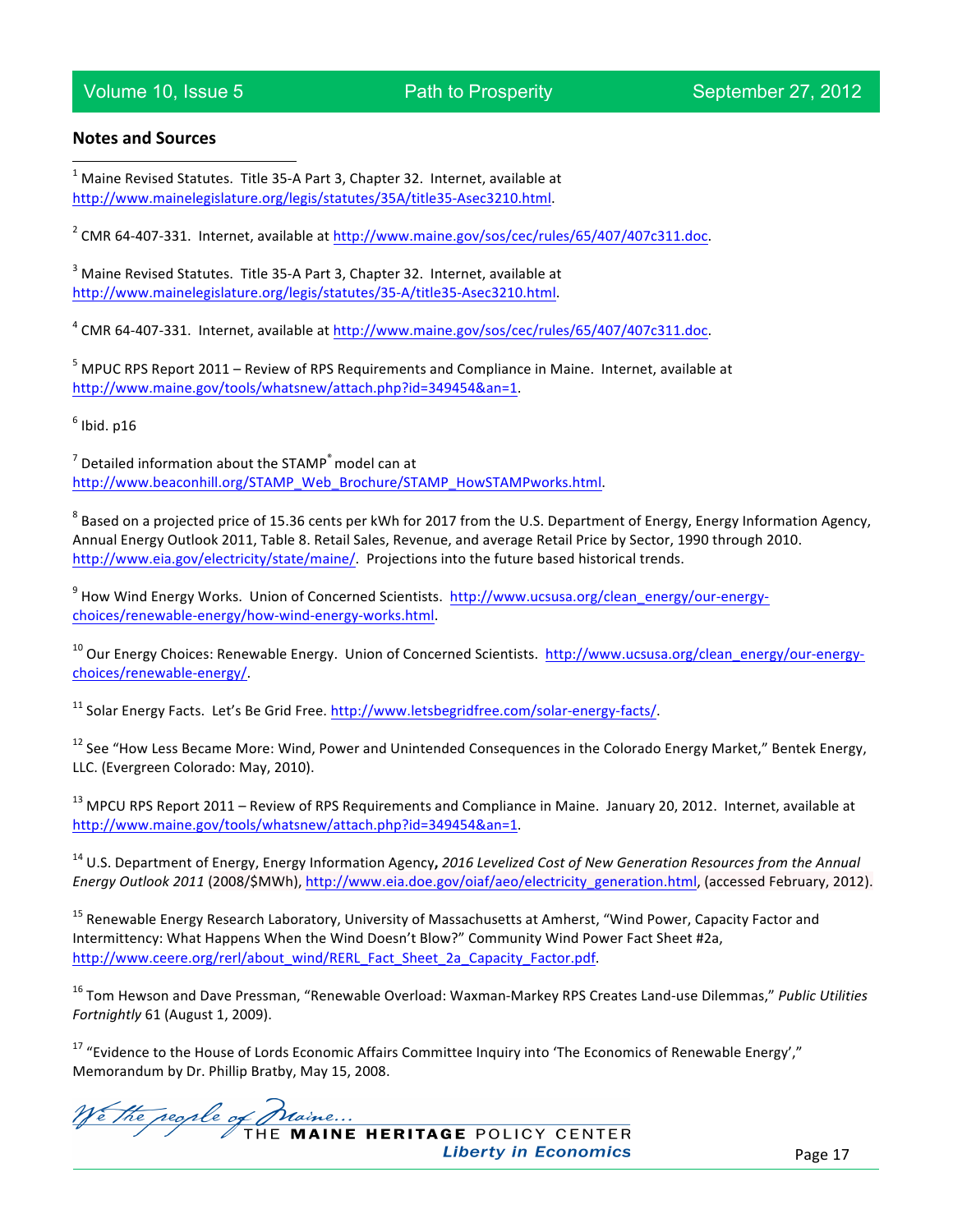<sup>18</sup> Nicolas Boccard, "Capacity Factors for Wind Power: Realized Values vs. Estimates," *Energy Policy* 37, no. 7 (July 2009): 2680.

 $19$  Cited by Tom Hewson, Energy Venture Analysis, "Testimony for East Haven Windfarm," January 1, 2005, http://www.windaction.org/documents/720 (accessed December 2011).

<sup>20</sup> Boccard.

<sup>21</sup> See "The Capacity Factor of Wind, Lightbucket," http://lightbucket.wordpress.com/2008/03/13/the-capacity-factor-of-windpower/, (accessed December 2011) and National Wind Watch, FAQ, http://www.wind-watch.org/faq-output.php (accessed December 2011).

 $22$  Biomass Energy Basics, National Renewable Energy Laboratory, Biomass Basics, http://www.nrel.gov/learning/re\_biomass.html (accessed December, 2010).

 $23$  Hewson, 61.

<sup>24</sup> U.S. Department of Energy, Energy Information Agency, 2016 Levelized Cost of New Generation Resources from the Annual Energy Outlook 2011 (2009/\$MWh), http://www.eia.doe.gov/oiaf/aeo/electricity\_generation.html (accessed February 2012).

<sup>25</sup> For coal, gas and nuclear generation we used the production cost estimates from the International Energy Agencies, Energy Technology Analysis Programs, "Technology Brief E01: Cola Fired Power, E02: Gas Fired Power, E03: Nuclear Power and E05: Biomass for Heat and Power," (April 2010 http://www.iea-etsap.org/web/Supply.asp (accessed February 2012). To the production costs we added transmission costs from the EIA using the ratio of transmissions costs to total LEC costs. For wind power we used the IEA estimate for levelized capital costs and variable and fixed O & M costs. For transmission cost we used the estimated costs from several research studies that ranged from a low of \$7.88 per kWh to a high of \$146.77 per kWh, with an average of \$60.32 per MWh. The sources are as follows:

Andrew Mills, Ryan Wiser, and Kevin Porter, "The Cost of Transmission for Wind Energy: A Review of Transmission Planning Studies," Ernest Orlando Lawrence Berkeley National Laboratory, http://eetd.lbl.gov/EA/EMP (accessed December 2011); Competitive Renewable Energy Zones (CREZ) Transmission Optimization Study, The Electric Reliability Council of Texas, April 2, 2008 http://www.ercot.com/news/presentations/2006/ATTCH\_A\_CREZ\_Analysis\_Report.pdf (accessed December 2010); Sally Maki and Ryan Pletka, Black & Veatch, California's Transmission Future, August 25, 2010, http://www.renewableenergyworld.com/rea/news/article/2010/08/californias-transmission-future (accessed December 2011).

<sup>26</sup> U.S. Department of Energy, Energy Information Administration, "Average electricity consumption per residence in ME in 2008," (January 2010) http://www.eia.gov/electricity/sales\_revenue\_price/index.cfm.

<sup>27</sup> U.S. Department of Energy, Energy Information Agency, *Annual Energy Outlook 2011*, "Table 8: Electricity Supply, Disposition, Prices, and Emissions," http://www.eia.doe.gov/oiaf/aeo/aeoref\_tab.html.

<sup>28</sup> For a clear introduction to CGE tax models, see John B. Shoven and John Whalley, "Applied General-Equilibrium Models of Taxation and International Trade: An Introduction and Survey," Journal of Economic Literature 22 (September, 1984): 1008. Shoven and Whalley have also written a useful book on the practice of CGE modeling entitled Applying General Equilibrium (Cambridge: Cambridge University Press, 1992).

<sup>29</sup> U.S. Department of Energy, Energy Information Agency, Maine Electricity Profile 2010, Table 8: Retail Sales, Revenue, and Average Retail Price by Sector, 1990 through 2008, http://www.eia.doe.gov/cneaf/electricity/st\_profiles/maine.html

We the people of Plaine...<br>THE MAINE HERITAGE POLICY CENTER **Liberty in Economics**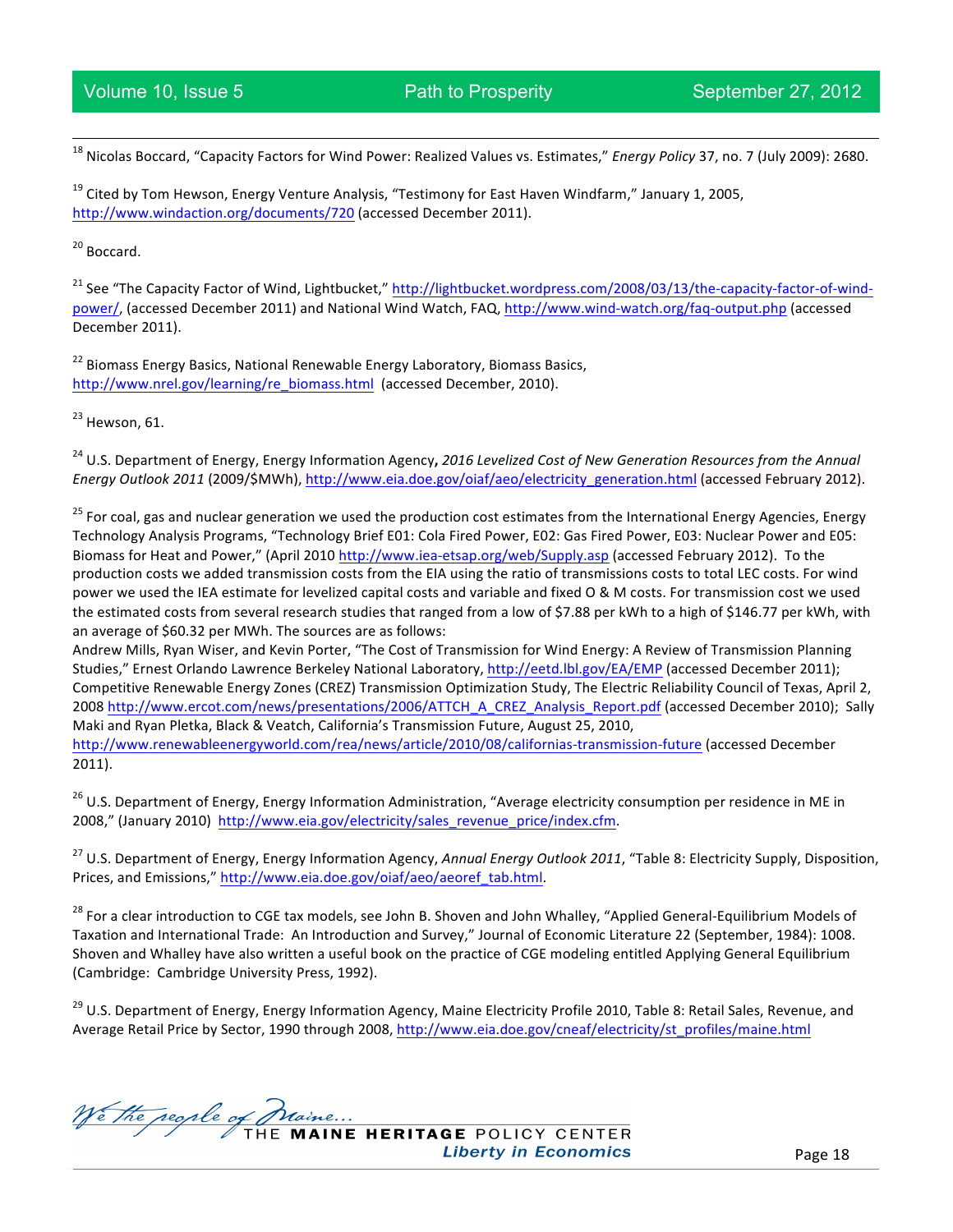<sup>30</sup> See the following: Bureau of Economic Analysis, "National Economic Accounts," http://www.bea.gov/national/; Regional Economic Accounts, http://www.bea.gov/regional/index.htm. See also Bureau of Labor Statistics, "Current Employment Statistics," http://www.bls.gov/ces/.

<sup>31</sup> Pamela L Spath, Margaret K Mann, Dawn R Kerr. "Life Cycle Assessment of Coal-fired Power Production." National Renewable Energy Laboratory. June 1999.

<sup>32</sup> Pamela L Spath, Margaret M Mann. "Life Cycle Assessment of a Natural Gas Combined-Cycle Power Generation System." National Renewable Energy Laboratory. September 2000.

<sup>33</sup> "Life Cycle Assessment of Offshore and Onshore Sited Wind Farms." ELSAM Engineering S/A. October 2004.

<sup>34</sup> V M Fethankis, H C Kim. "Photovoltaics: Life Cycle Analysis." Science Direct. October 2009.

<sup>35</sup> Christian Bauer. "Life Cycle Assessment of Fossil and Biomass Power Generation Chains." Paul Sherrer Institute. December 2008.

We the regule of Praine...<br>THE MAINE HERITAGE POLICY CENTER